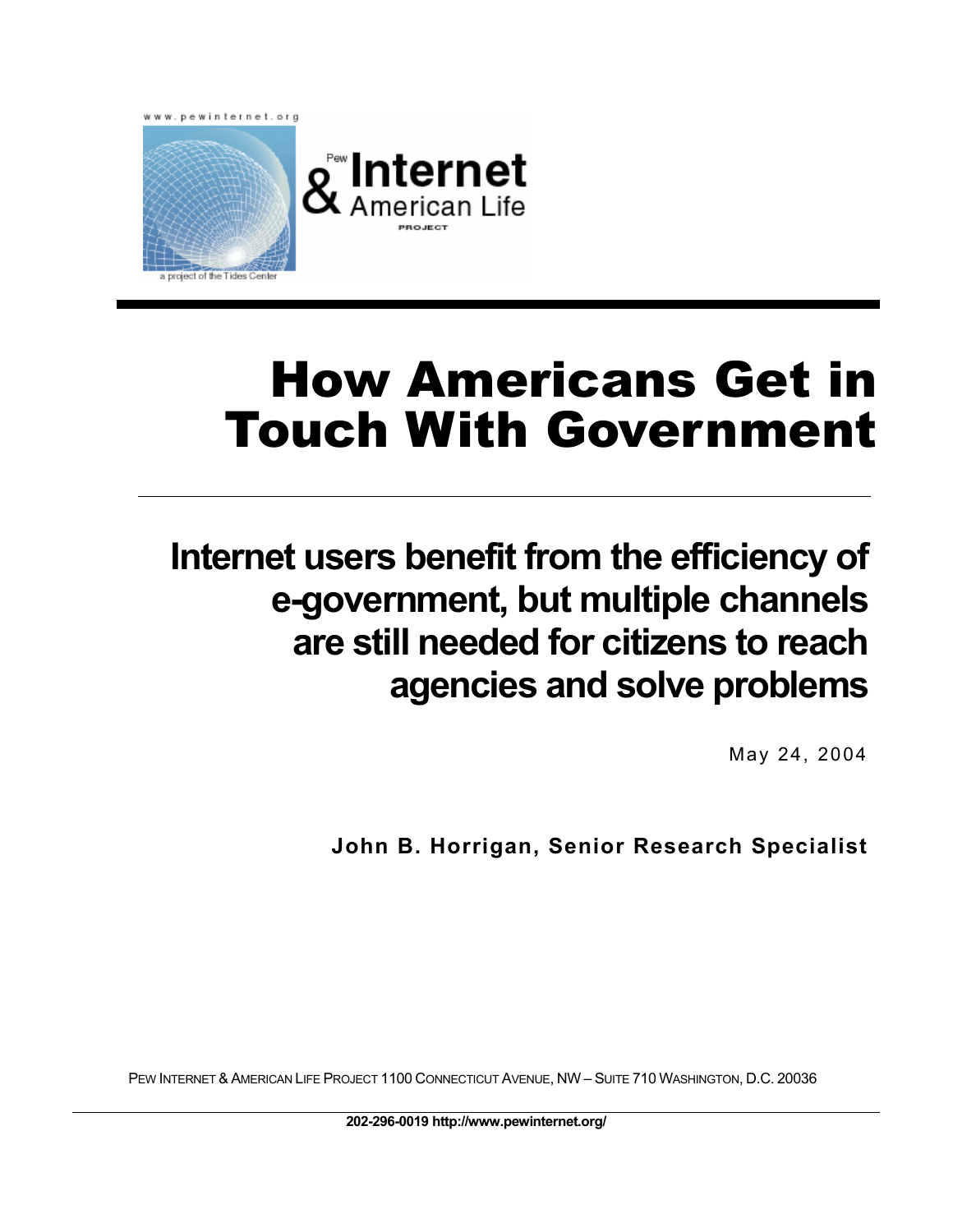## <span id="page-1-0"></span>Summary of **Findings**

The drive by public agencies to provide information and services on the Internet opens up a way for Americans to contact government that was not available a decade ago. This report takes stock of how e-government is faring by placing e-gov in the context of the other ways people get in touch with government, such as telephone calls, in-person visits, and letters. It then assesses whether different means of contact – or other factors – are connected to the rates of success and satisfaction that users report when they reach out to government. This comparative look at how Americans get hold government reveals the benefits and limits of e-government at its current stage of evolution.

The benefits involve expanded information flows between governments and citizens. In addition, many citizens say the Internet helps in conducting their business with government. Americans with Internet access are much more likely to contact the government than non-Internet users, showing that Internet users have strongly embraced a new communications medium to contact government. The conveniently available information offered at government Web sites makes it easier for Americans to conduct their business with government by whatever means they choose. The ease of email makes it possible for citizens to fire off a missive to express a view about policy or highlight a problem with neighborhood garbage pickup. The upshot is that Internet users say that egov improves their relationship with government. It is important to note, however, that there is no independent effect of Internet use on the chances of success with government.

> E-gov is not yet the "killer app" among the available tools to contact government.

The limits of e-gov have to do with people's technological assets, preferences, and the wide range of problems people bring to government. Not everyone has Internet access – about one third of American adults do not – which means that phone calls, in-person visits, or letter-writing are the available options to contact government for a large share of the population. Many people simply do not choose to use the Web or email to get in touch with government. In fact, those who contact government, including Internet users, are most likely to say they prefer to use the telephone to do so. And not all problems lend themselves easily to e-gov solutions. "Real time" interaction with government – the telephone or in-person visits – is preferred when people have urgent or complex problems to sort out with the government.

In sum, e-gov is a helpful tool among several options for reaching out to government, but

Pew Internet & American Life Project, 1100 Connecticut Avenue, NW, Suite 710, Washington, DC 20036 202-296-0019 http://www.pewinternet.org

sampling and other random effects is  $+/- 2\%$ . For results based Internet users (n=1,899), the margin of sampling error is  $+/- 2\%$ . For "Government Patrons",  $n=1,657$  and the margin of sampling error is  $+/- 3\%$ . This Pew Internet & American Life Project report is based on a random digit dial telephone survey of 2,925 Americans age 18 and over conducted between June 25, 2003 and August 3, 2003. The survey was conducted by Princeton Survey Research Associates and was administered in English. For results based on the total sample, one can say with 95% confidence that the error attributable to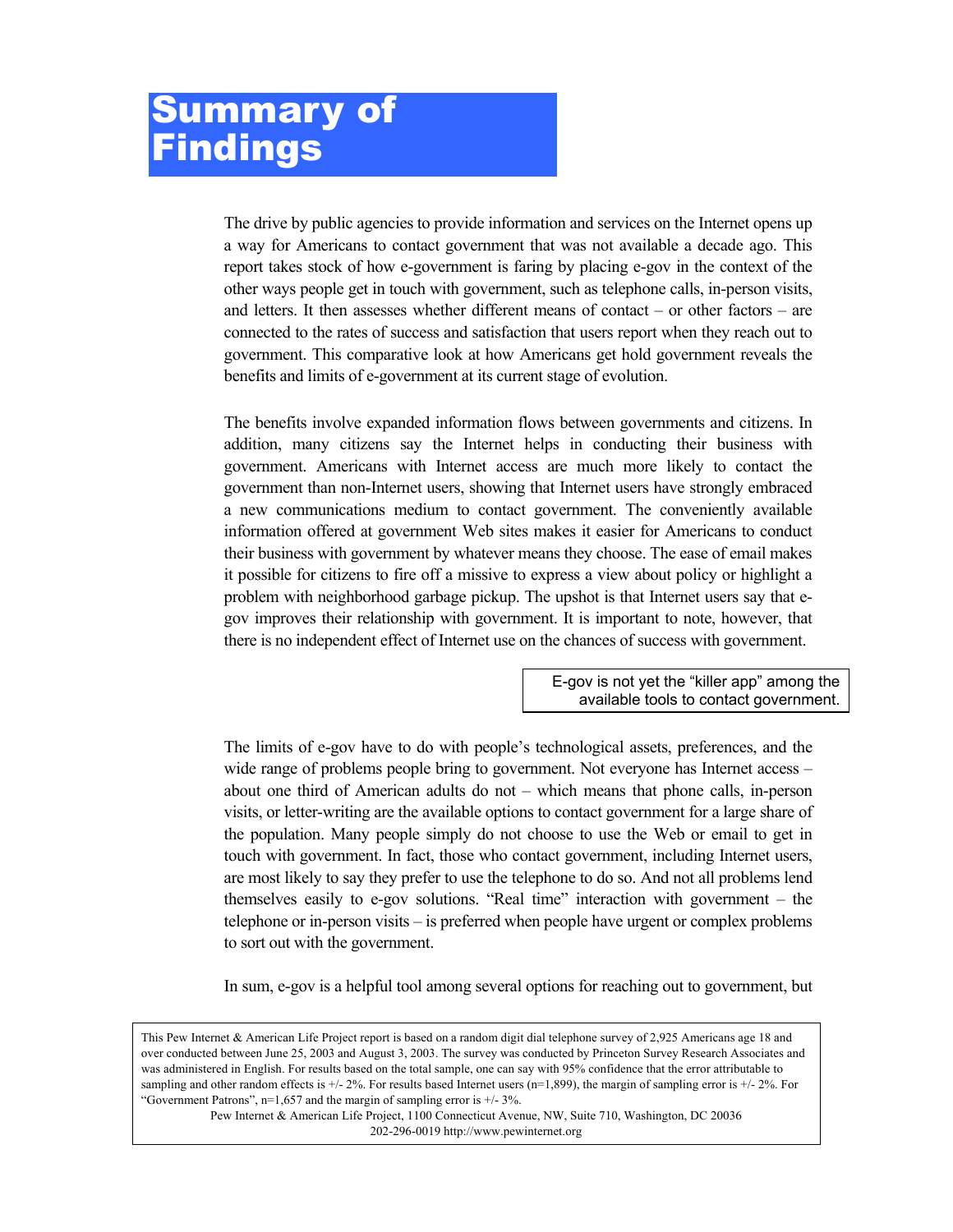it is by no means the "killer app" among them. People's problem-solving capacities matter to successful outcomes with government, not a specific technology. As policymakers expand the offerings of e-government, they would be wise also to maintain and upgrade the other channels that citizens use to contact government, with a focus on how these traditional channels may complement e-gov applications.

Data from our July 2003 survey of 2,925 Americans fill out the picture of how many Americans contact government, what for, by what means, and with what outcomes. The data also show how the Internet is used by citizens in their dealings with government. Much of the analysis focuses on a group we call Government Patrons – people who contacted government in the past year for reasons not related to the simple act of mailing in tax returns. The total number of Government Patrons is roughly 109 million adults (those 18 and older).

## **The type of contact Americans have with government**

#### **A plurality of Americans who contact government do so via the telephone. Using a government Web site is the second most frequent approach for contacting government.**

Here's how the numbers break down for all Government Patrons. The percentages total to more than 100% because respondents were permitted to give multiple responses.

- 42% said they used the telephone the last time they contacted government.
- 29% said they visited a government Web site to contact government.
- 20% visited in person.
- 18% sent an email.
- **17%** wrote a letter.
- 22% use multiple means to contact government.

#### **When Government Patrons were asked what way they would most prefer to contact government, the telephone was again the top choice.**

- 40% of those Government Patrons say they would prefer to use the phone to contact government.
- 24% say they would prefer to use the Web.
- 13% say an in-person visit would be the way to go to contact government.
- 11% would prefer to use email to get hold of government.
- **10%** would prefer to write a letter.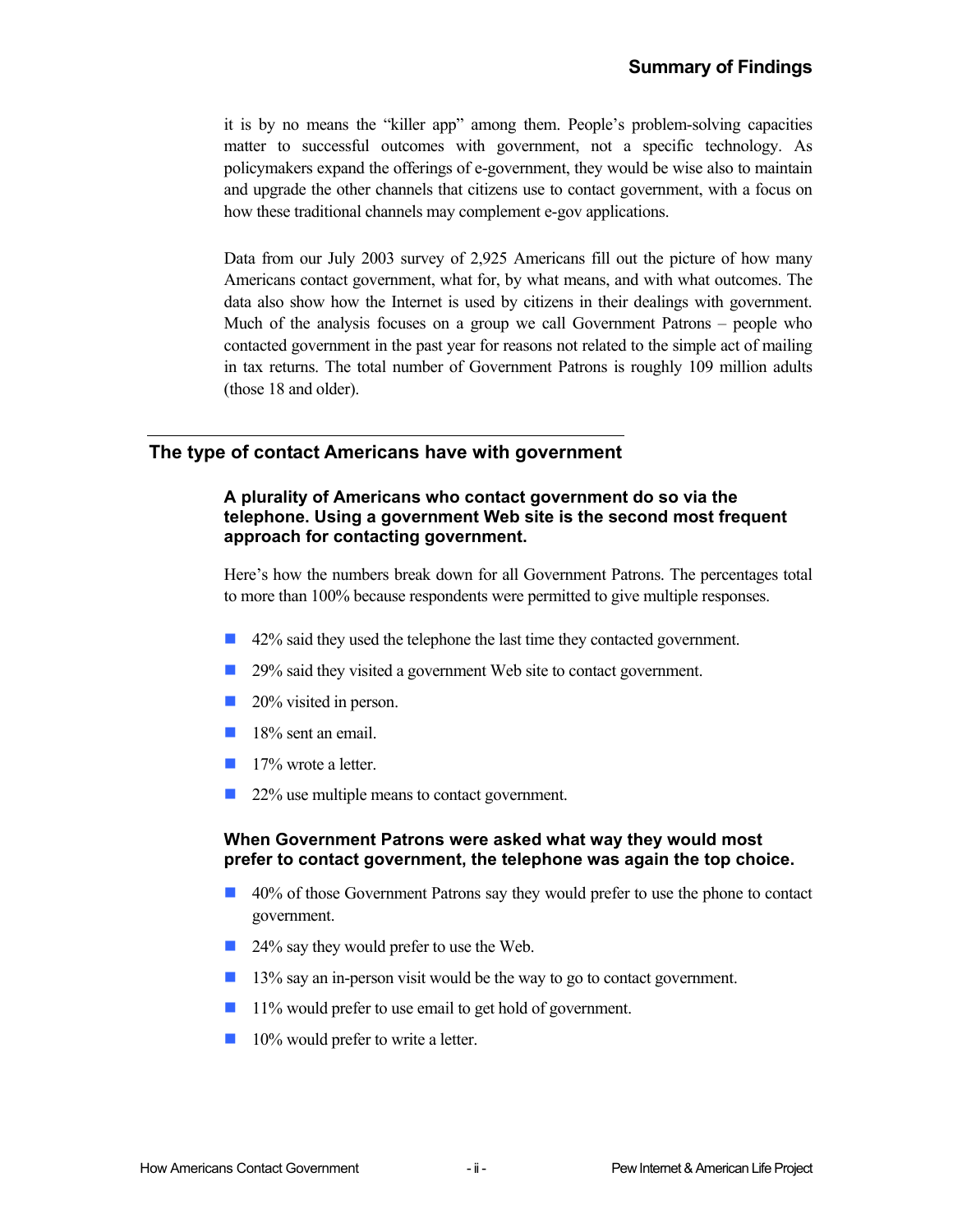### **More than half of all Americans contact the government in a given year.**

People give a variety of reasons for contacting government, including conducting transactions, looking for answers to specific questions, seeking help with a specific problem, or expressing an opinion. Some 54% of *all* Americans – both Internet users and non-users – contact government in the typical year, where contacts are defined to exclude the simple act of mailing in tax returns. Those with *specific* queries about taxes were counted in the 54%. Here is why people contact government:

- 30% of all Americans contact government for reasons relating to a transaction such as renewing a car registration.
- $\Box$  25% contact government to get an answer to a specific question, whether that is about eligibility for a government benefit or finding out the hours of a nearby park.
- **19%** register their opinion with government agencies on issues and policy questions.
- 11% contact government seeking out help for a specific problem.

### **Internet users are more likely than non-users to contact government.**

With a new tool at hand to contact government, Internet users put it to use. They are much more likely to contact government than non-Internet users. Some of this additional contact with government comes from online users expressing their opinion to policymakers about the issues of the day or pending policy decisions. Overall:

- 72% of Internet users contacted the government in the past year.
- 23% of non-Internet users contacted government users in the past year.
- **Among Internet users, 30% say they have used email or the Internet to try to change** a change a government policy or influence a politicians vote on a law.

## **Outcomes: What matters in successfully addressing the problems and concerns people bring to government**

#### **People generally have success when contacting government, and they report high rates of satisfaction with their interactions with government.**

- Fully 63% of Government Patrons say that they had a successful outcome the last time they contacted government. No single mode of contact, whether phone, email, Web, or letter, is associated with greater success than others.
- **Three-quarters** (76%) say they are satisfied with how their last contact with government went, with 35% saying they were "very" satisfied and 41% saying they were "somewhat" satisfied.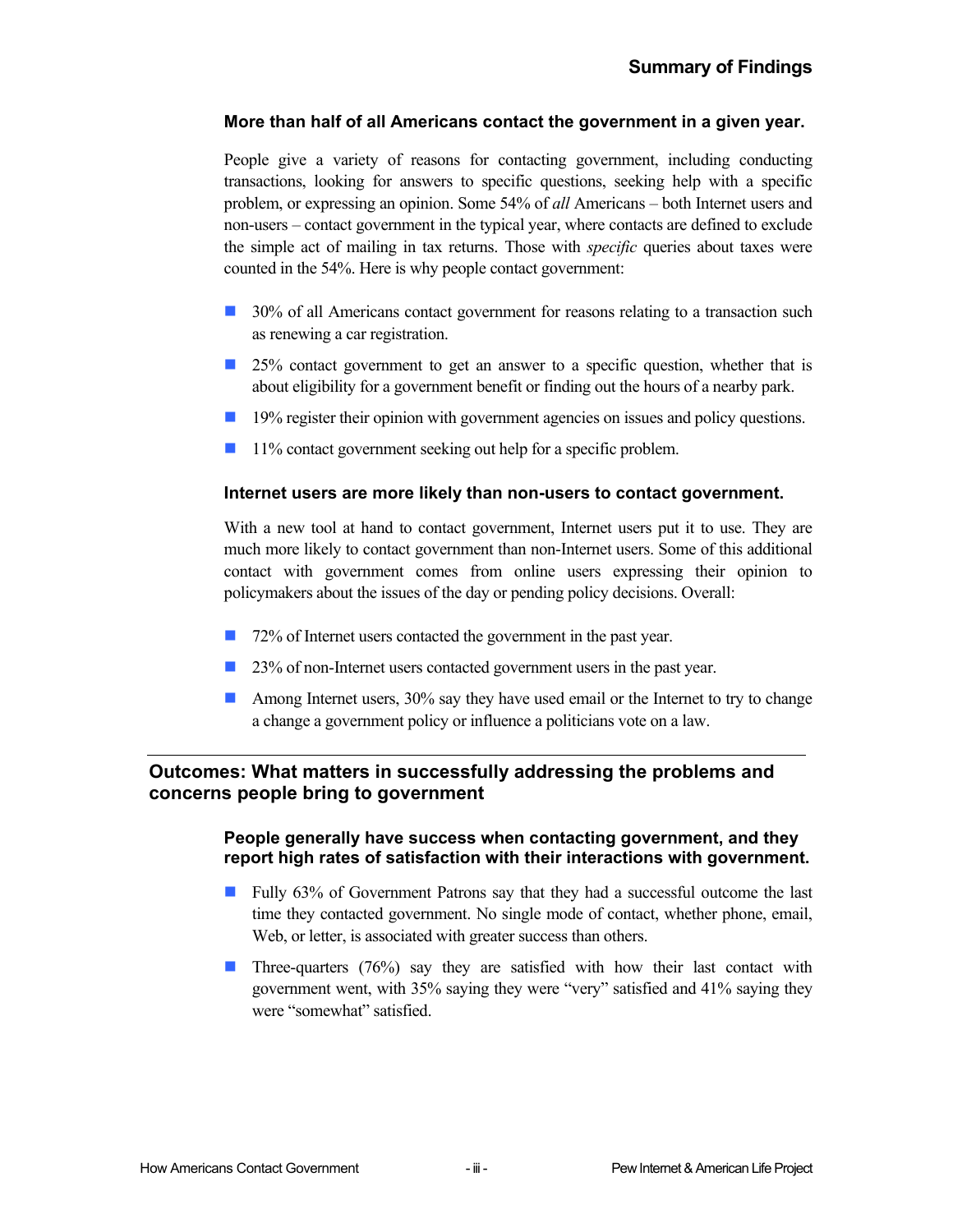#### **Success in their interactions with government is influenced by people's education and problem-solving skills, not just their technological assets.**

- Internet users who contact government using any communications channel are more likely than non-users to report that they have been successful in their most recent interactions with government, by a 65% to 53% margin.  $\mathcal{L}_{\mathcal{A}}$
- **These differences, however, are not solely attributable to some inherent benefit** brought about by Internet use. Rather, educational and attitudinal factors come into play in predicting success. Those with higher levels of education and those who think government can be trusted are more likely to be successful with government than those without those characteristics.

### **Some types of government contacts lend themselves to success, but some do not.**

- Most Government Patrons (82%) are successful when conducting a transaction such as getting a license, probably because transactions have clear-cut conclusions.
- $\Box$  Only about a third (36%) say they are successful when they express an opinion to government. This is not surprising given the low probability that the opinion of a single individual will influence a government outcome.
- **The complexity of a Government Patron's problem matters to the outcome. Half** (49%) of those with complicated problems say they have successful outcomes, and half (52%) who contact government to solve a specific problem were successful.

#### **Some problems lend themselves to "real time" interaction with the government. That means Government Patrons prefer using the telephone or visiting government offices as they deal with public agencies. Other problems are well suited for the Web or email.**

- $\mathcal{L}_{\text{max}}$ For very complex problems or contacts that in some way involve problem-solving, the phone or in-person visits are preferred by 62% of Government Patrons. Only about one-quarter prefers the Web or email in these instances.
- **For general information-seeking from government, the gap is much smaller. The** telephone or in-person contact is still preferred (by 51% of Government Patrons), but Web or email is preferred by 43% of Government Patrons.

## **Demographic characteristics also come into play with successful interactions with government.**

- $\overline{\mathcal{A}}$ Older people have lower rates of success with their last government contact, as 55% of those over age 65 said they were successful compared with the 63% average.
- $\overline{\mathcal{A}}$ Education is a clear dividing line: only 48% of Americans with a high school education or less said they were successful in their last contact with government.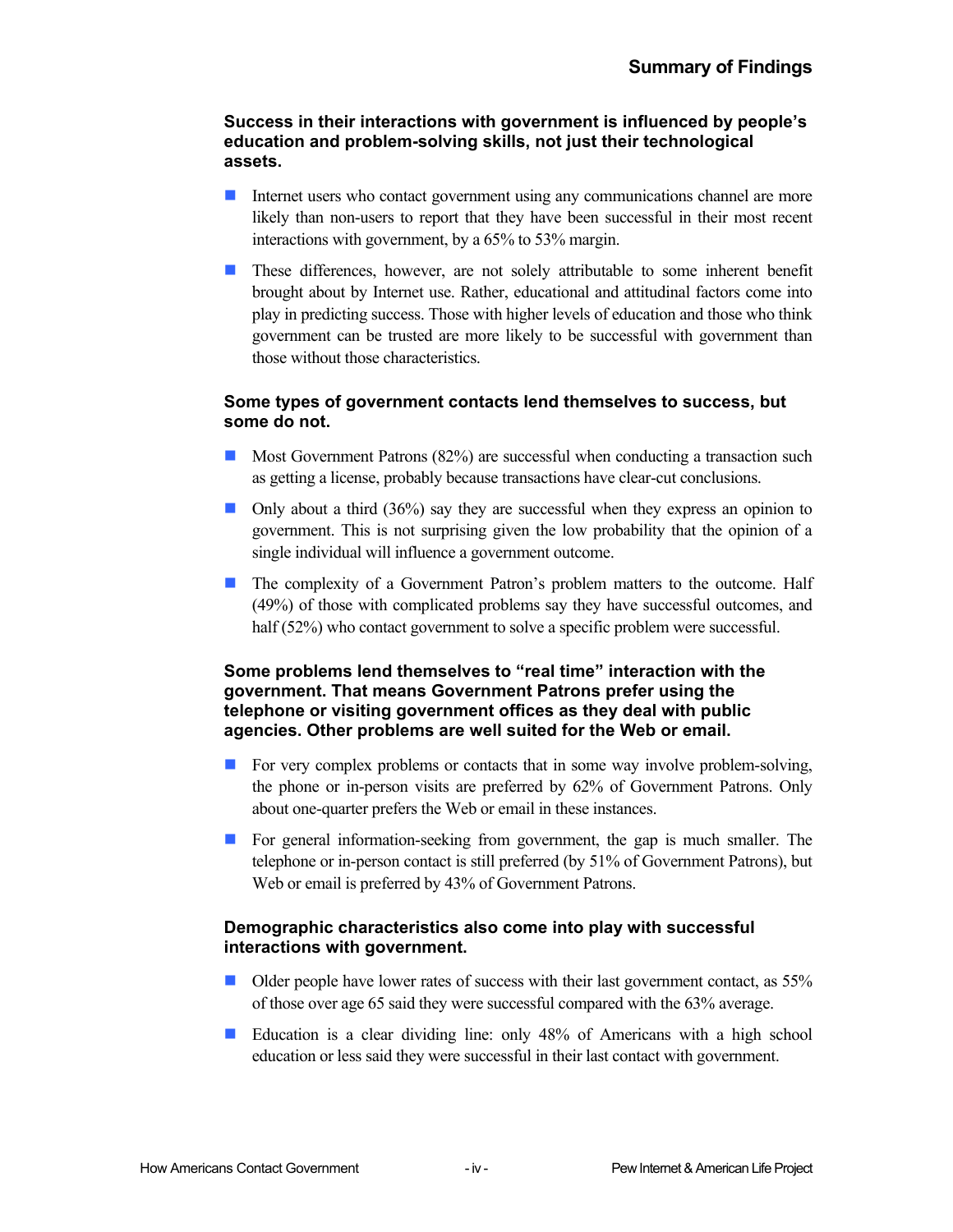Some racial divides exist;  $66\%$  of whites say there were successful in addressing their issue the last time they contacted government, while 51% of non-Hispanic blacks said this and 55% of Hispanics did.

#### **People sometimes encounter problems when they contact government. Those who use the phone are more likely to report problems than those who use the Web.**

- **Overall, 59% of Government Patrons who contact the government by phone** encounter a problem of some sort.
- **Among Government Patrons who contact the government through the Web, 46%** encounter some kind of problem.
- $\blacksquare$  The leading problem for those who contact the government by telephone is time; 36% say they do not have enough time to stay on the phone or make repeated calls to government agencies and 31% say they get put on hold for extended periods of time.
- Government Patrons who use the Web to contact government say their top problem is not being able to find the right information.
- Relatively few (one in eight) Web users say that bad links or unclear instructions to download needed forms are problems.
- **People with disabilities are significantly more likely than others to encounter** problems when contacting government using the phone or the Web.

## **The growing popularity and importance of e-gov among Internet users**

### **Fully 77% of Internet users – or 97 million Americans – have at some time gone online to search for information from government agencies or to communicate with them.**

As of the middle of 2003, use of the Internet to interact with government had grown 50% since the middle of 2002. In other words, roughly three fourths of Net users have done at least one of the following six e-gov activities, with the average user doing about three of them.

- 66% of Internet users have looked for information from a local, state, or federal government Web site.
- 41% of Internet users have done research involving official government statistics or documents online.
- 34% of Internet users have gotten recreational or tourist information.
- 28% of Internet users have gotten advice from a government agency about a health or safety issue.
- 27% of Internet users have sent an email to the federal, state, or local government.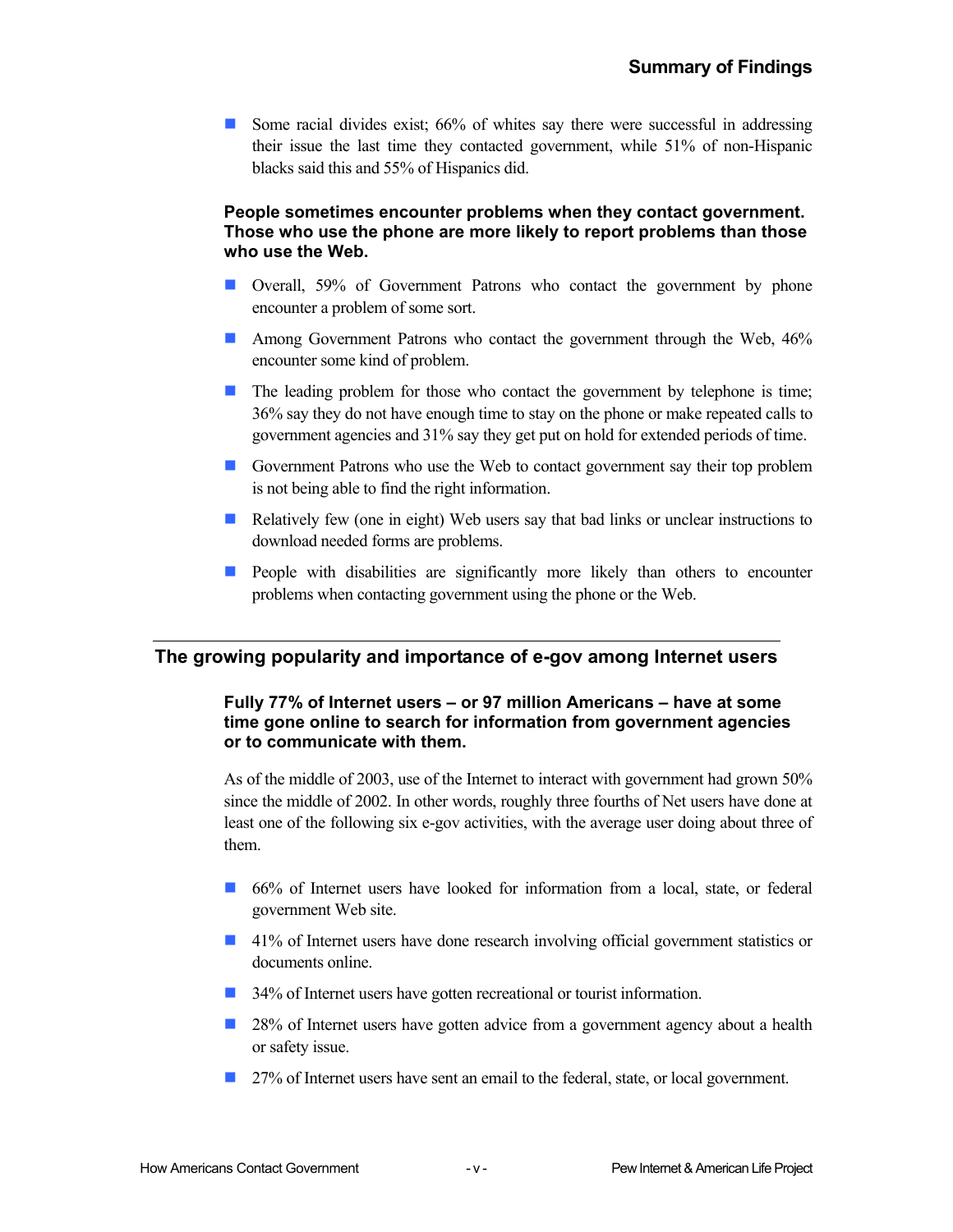23% of Internet users have gotten information or applied for government benefits online.

**Internet users who contacted government in the past year are more likely to turn to the telephone or in-person visits than cyber means (i.e., the Web or email) to deal with government. Among** *all Internet users* **who are Government Patrons:** 

- 41% used the telephone to contact government.
- 33% used the Web.
- 21% used email.
- 19% visited an agency in person.
- **14%** wrote a letter.

**For Internet users with high-speed Internet connections at home, the**  Internet takes on greater prominence.<sup>1</sup> [H](#page-6-0)ome broadband users who **contacted government in the past year are slightly more likely to employ the Internet over the telephone or in-person visits to get in touch with government:** 

- 38% used the telephone to contact government.
- 36% used the Web.
- **25%** used email.
- 20% visited an agency in person.
- 14% wrote a letter.

#### **The Internet provides some efficiency payoffs for citizens in their interactions with government. Net users report that it takes less time for Net users to conduct their government business compared with non-Internet users.**

■ When asked whether the last contact they had with government took less time than they expected, 27% of Internet users said it did compared with 22% of non-users who reported quicker-than-expected interactions with government.

### **Internet users report that the Net helps in their dealings with government.**

 The Internet has a significant impact on users' views about dealing with government. Half of all Internet users and 59% of those with broadband at home feel that the Internet has helped their relationship with government.

1

<span id="page-6-0"></span> $1$  In our July 2003 survey, 32% of Internet users who have access at home have high-speed Internet connections such as a cable modem or digital subscriber line (DSL) service.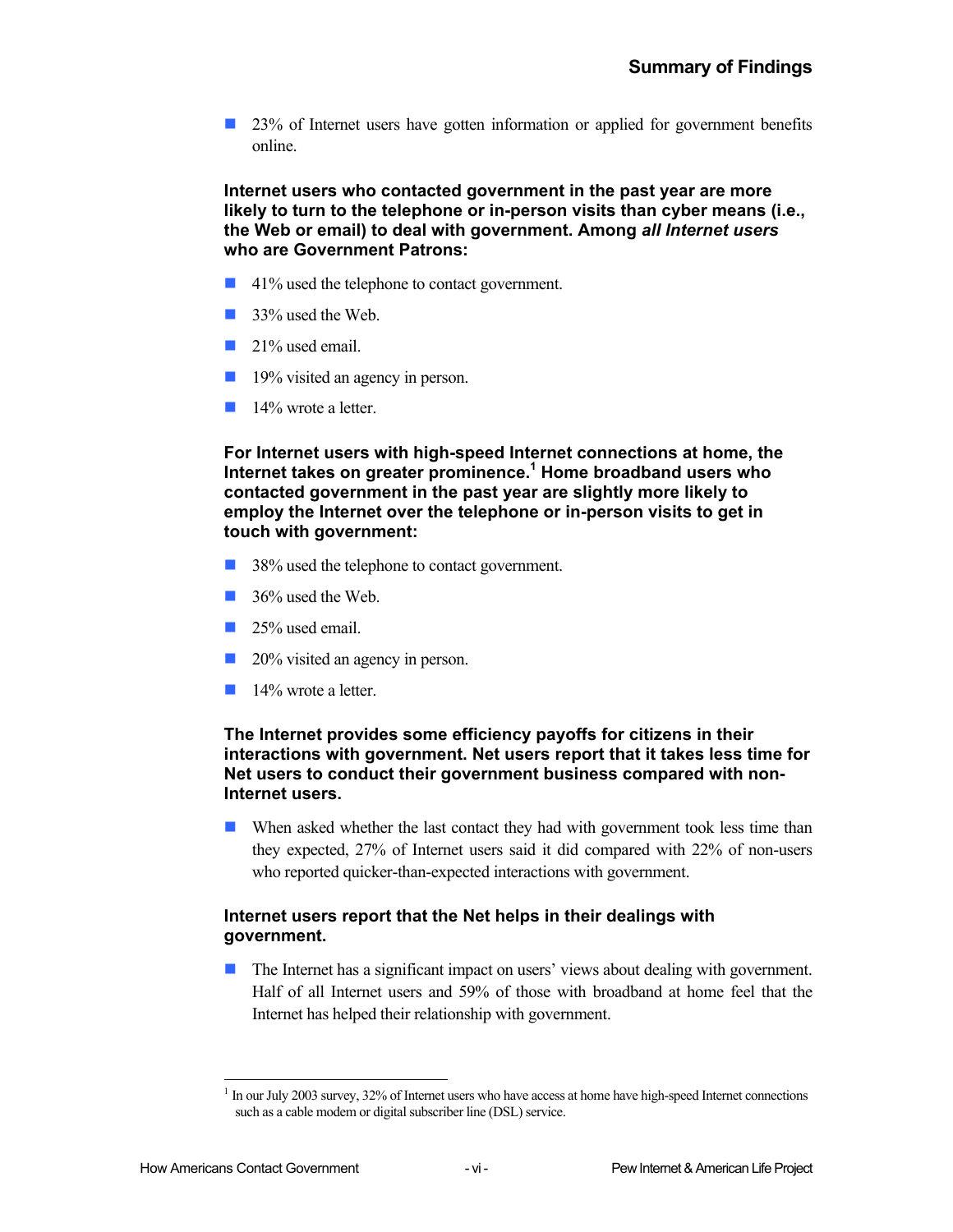**These perceived benefits also probably have to do with information reducing** people's uncertainties when they approach government. The additional information gathered online may contribute to feelings of efficacy when people reach out to government, even if its substantive benefit is hard to discern.

### **The Internet is the principal tool in getting certain types of government information, but not for sensitive information or some transactions.**

- When all respondents were asked where they would turn if they *needed information* about government, the Internet outpaced the phone as the preferred channel for nonsensitive purposes. For instance:
	- o 39% of all Americans said they would use the Internet to find out about government benefits and 28% said they would use the phone for that.
	- o To find out about programs an agency offers, 53% of all respondents said they would turn to the Net and 23% said they would use the phone.
- For more sensitive queries, such as personal tax questions, people turn more often to the telephone than the Net by a 51% to 17% margin.
- For several types of transactions, such as auto licenses, recreational licenses, or professional licenses, "some other way" (presumably in-person visits) lead the way, with both the phone and the Internet lagging significantly.

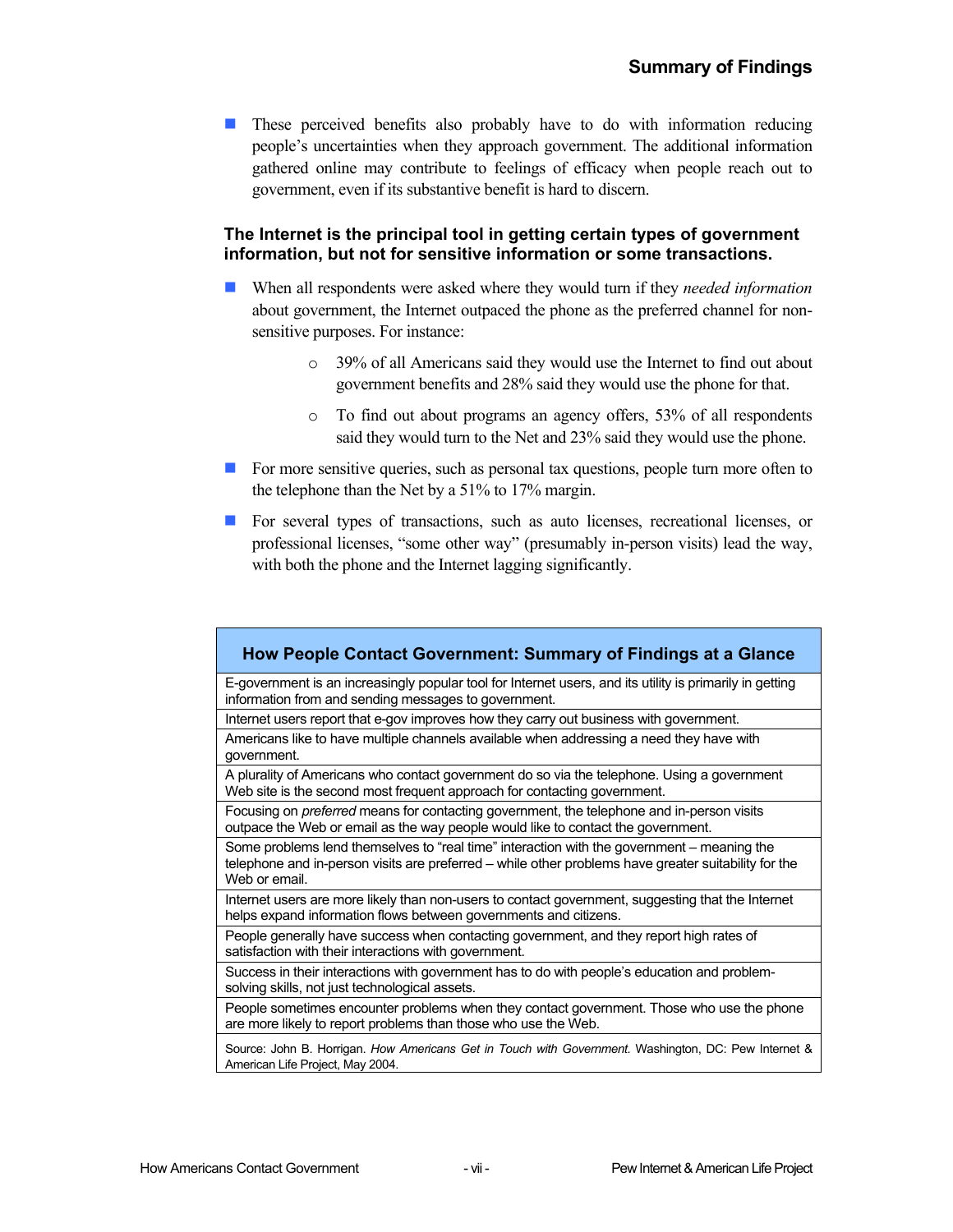

**[Summary of Findings](#page-1-0)** 

**[Acknowledgements](#page-9-0)** 

**Part 1. [Introduction](#page-10-0)** 

**Part 2. [How Americans Contact Government and Why](#page-12-0)** 

**Part 3. [Problems People Encounter When They Contact](#page-25-0)  [Government](#page-25-0)** 

**Part 4. [The Frequency and Nature of E-gov](#page-29-0)** 

**Part 5. [Implications for Policymakers](#page-36-0)** 

**[Methodology](#page-37-0)**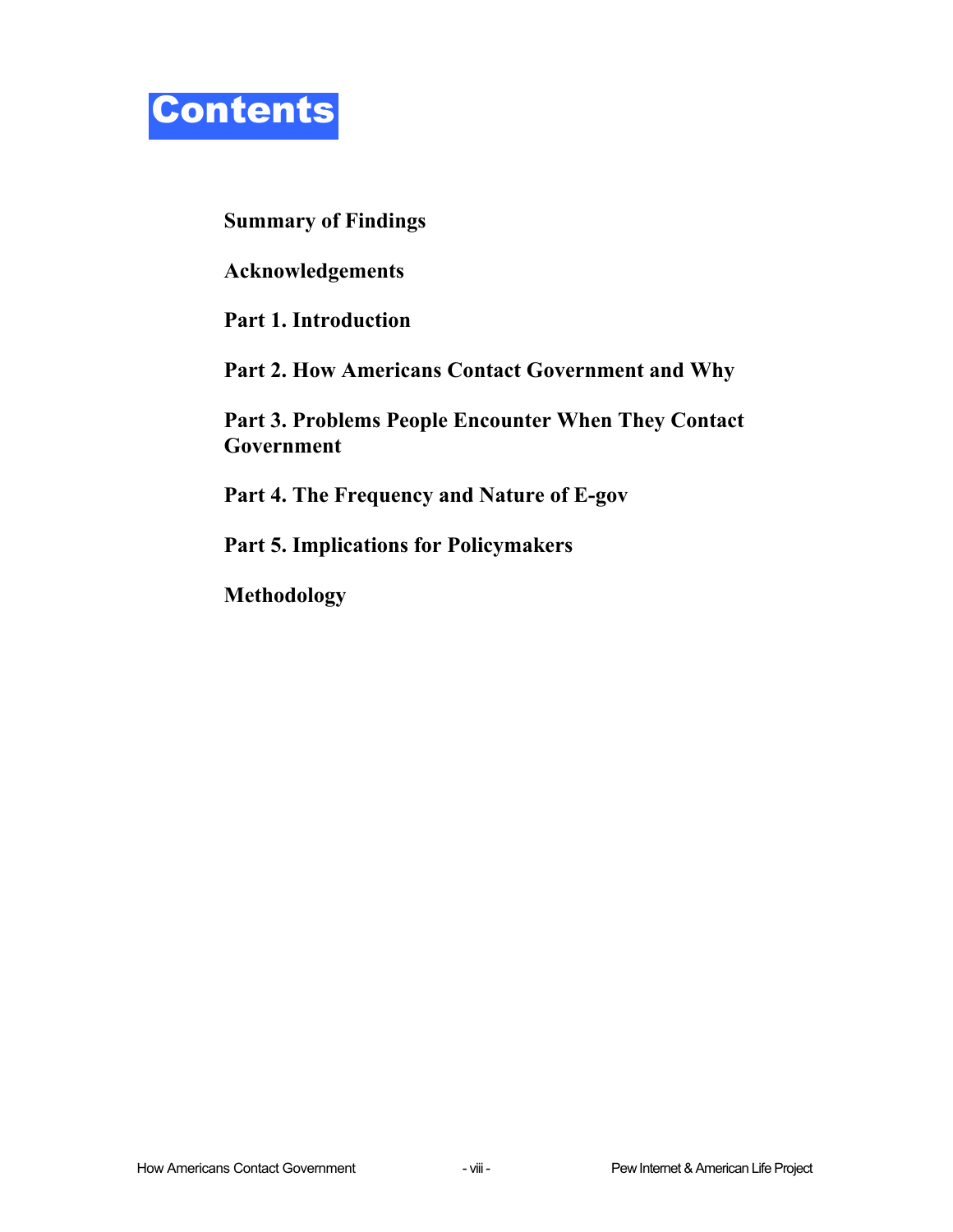## <span id="page-9-0"></span>Acknowledgements

We owe special thanks to Elena Larsen, former Research Fellow at the Pew Internet & American Life Project. Prior to taking a position at the consulting firm Booz Allen Hamilton, Elena was intimately involved in survey design and analysis of the preliminary results. Her expertise was invaluable in shaping this project in its early stages.

The survey design was also helped in important ways by officials from the General Services Administration. Darlene Meskell, Mary Levy, and Pat Wood of the GSA Office of Citizen Services and Communications were thoughtful and generous partners and analysts. We also thank M.J. Jameson, Associate Administrator, GSA Office of Citizen Services and Communications, for her support of the project.

This report also benefited from comments and criticisms encountered at talks given at the National Research Council and the RAND Corporation. We are grateful to participants at these discussions, with special thanks to Kevin Finneran at the National Research Council and Edward Balkovich at RAND for extending the invitations.

About the Pew Internet & American Life Project: The Pew Internet Project is a nonprofit, non-partisan think tank that explores the impact of the Internet on children, families, communities, the work place, schools, health care and civic/political life. The Project aims to be an authoritative source for timely information on the Internet's growth and societal impact. Support for the project is provided by The Pew Charitable Trusts. The project's Web site: [www.pewinternet.org](http://www.pewinternet.org/)

About Princeton Survey Research Associates: PSRA conducted the survey that is covered in this report. It is an independent research company specializing in social and policy work. The firm designs, conducts, and analyzes surveys worldwide. Its expertise also includes qualitative research and content analysis. With offices in Princeton, New Jersey, and Washington, D.C., PSRA serves the needs of clients around the nation and the world. The firm can be reached at 911 Commons Way, Princeton, NJ 08540, by telephone at 609-924-9204, by fax at 609-924-7499, or by email at [ResearchNJ@PSRA.com](mailto:ResearchNJ@PSRA.com)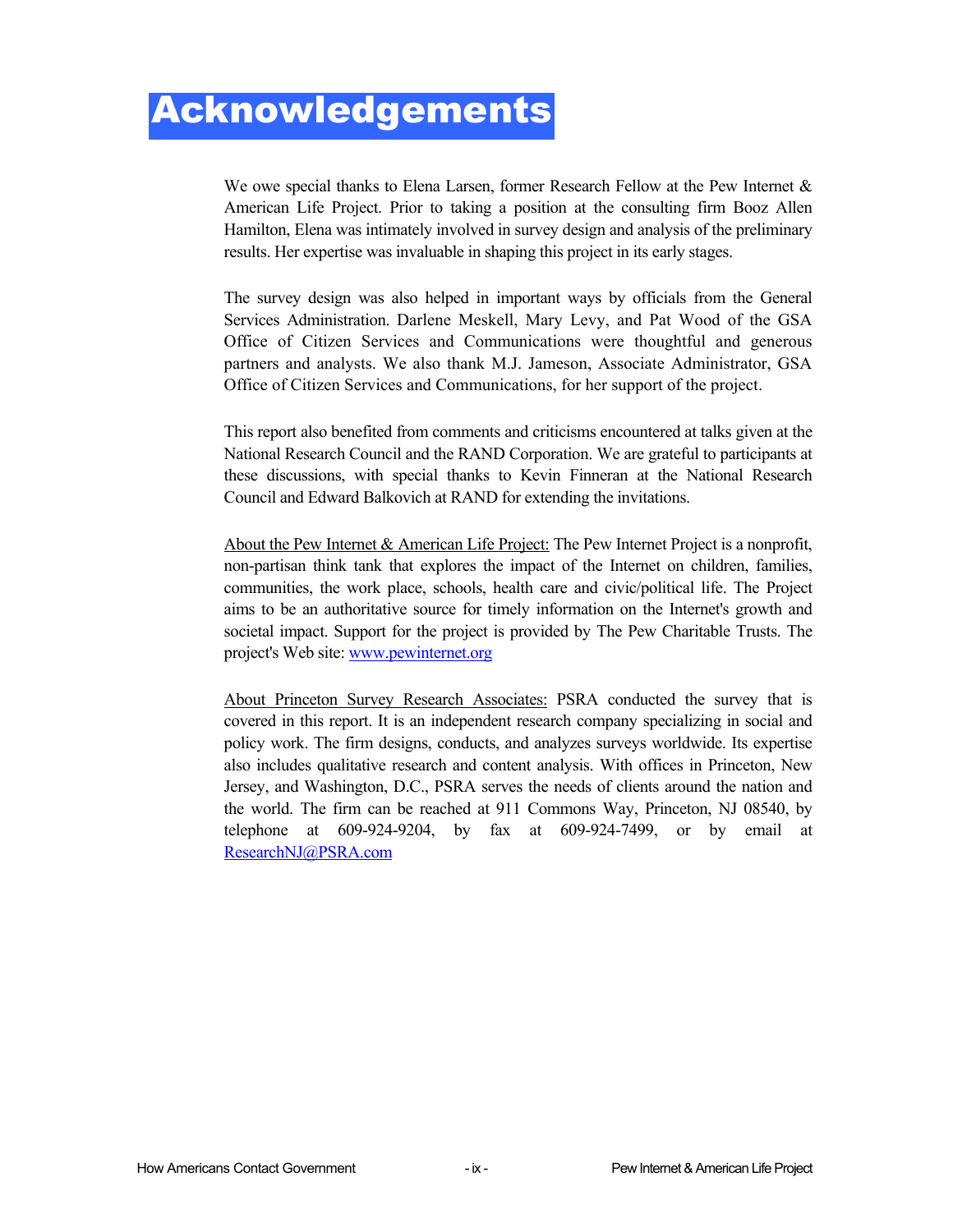

## <span id="page-10-0"></span>**Introduction**

## **The recurring theme of "reinvention" in American government has in recent years been fueled by the desire to employ networked communication technologies to enhance government's capacities.**

Electronic government, or e-government, has come to refer not just to Web pages of government agencies and government officials using email, but also to the Internet's transactional and interactive capabilities as means to better governance. Various definitions of e-government talk about information technologies as building blocks to improve government's responsiveness to citizens, as well as how these technologies should encourage government officials to rethink service delivery, improving some processes and replacing others.

> "The true test of a good government is its ability to produce good administration." – Alexander Hamilton

As the Internet revolution began to gain steam in the 1990s, e-government started to attract the attention of government officials. However, electronic interactions and applications utilized by government and citizens lagged behind similar developments in the commercial sector.<sup>[2](#page-10-1)</sup> By the late 1990s, government agencies began to see the potential of networked information technologies to improve government operations. Yet, the e-gov applications that existed were oriented mainly towards information provision – for example, "brochure" Web pages featured information from publications that were already available offline in print.

Still, online government information and applications have proved fairly popular with Internet users. When the Pew Internet  $\&$  American Life Project first began conducting surveys in March 2000, 47% of Internet users, or 40 million adult Americans, said they had sought information at a state, local, or federal government Web site. By the end of 2002, this number had risen to 66 million Americans, or 56% of Internet users. The nature of people's online e-gov activity was oriented towards a wide range of information-seeking. Respondents reported that they were most likely to go to sites with the following kinds of information: getting tourism and recreational information, doing research or work for school, downloading government forms, finding what services a

<span id="page-10-1"></span> $\frac{1}{2}$ <sup>2</sup> C. Richard Neu, Robert H. Anderson, Tora K. Bikson, Sending Your Government a Message: E-mail Communication Between Citizens and Government. Santa Monica, CA: RAND Corporation, 1999.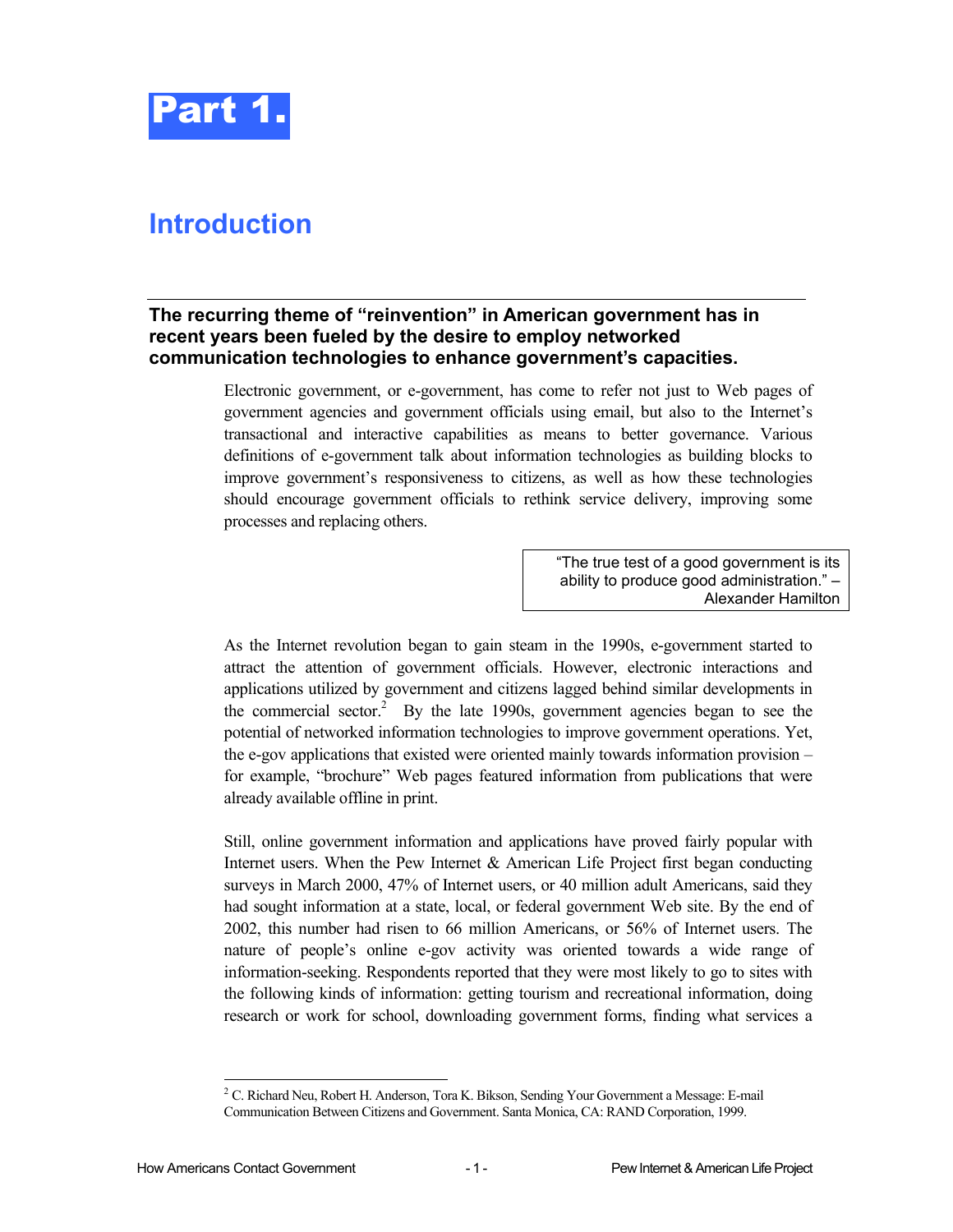government agency provides, and seeking information about public policy and other issues of interest.

Deeper types of online contacts with government have become increasingly evident among Internet users. This is attributable at least in part to the growing sophistication of Internet users and more easy-to-use Web sites provided by governments. Our September 2001 survey showed that 20% of Internet users who had gone to government Web sites had sought out information on how to apply for government benefits, 12% had renewed a driver's license or car registration online, and 7% had renewed a professional license. The result of expanding supply and demand for e-gov has been rising expectations among Internet users with respect to e-government. Nearly two-thirds (65%) of Internet users said in a September 2002 Pew Internet Project survey that they would expect to find government information online, and about as many Americans (Internet users and nonusers alike) said they would turn to the Internet next when they need government information as say they would use the telephone.

## **The goal of this report is to explore the different ways in which people contact government and the factors that are associated with success.**

With people increasingly turning to e-government for basic and vital purposes in mind, it is important to continue to benchmark what people do when they turn to e-government, and to assess e-government contacts in the broader context of how people get in touch with government. This report does that in three ways by:

- $\mathcal{L}(\mathcal{L})$ analyzing the means by which people contact government and how they fare with those means;
- $\blacksquare$  examining the specific problems people encounter when they contact government via the Web, the telephone, or by email;
- **Probing more deeply than the Pew Internet Project has in the past into what people** do when they seek out government information online.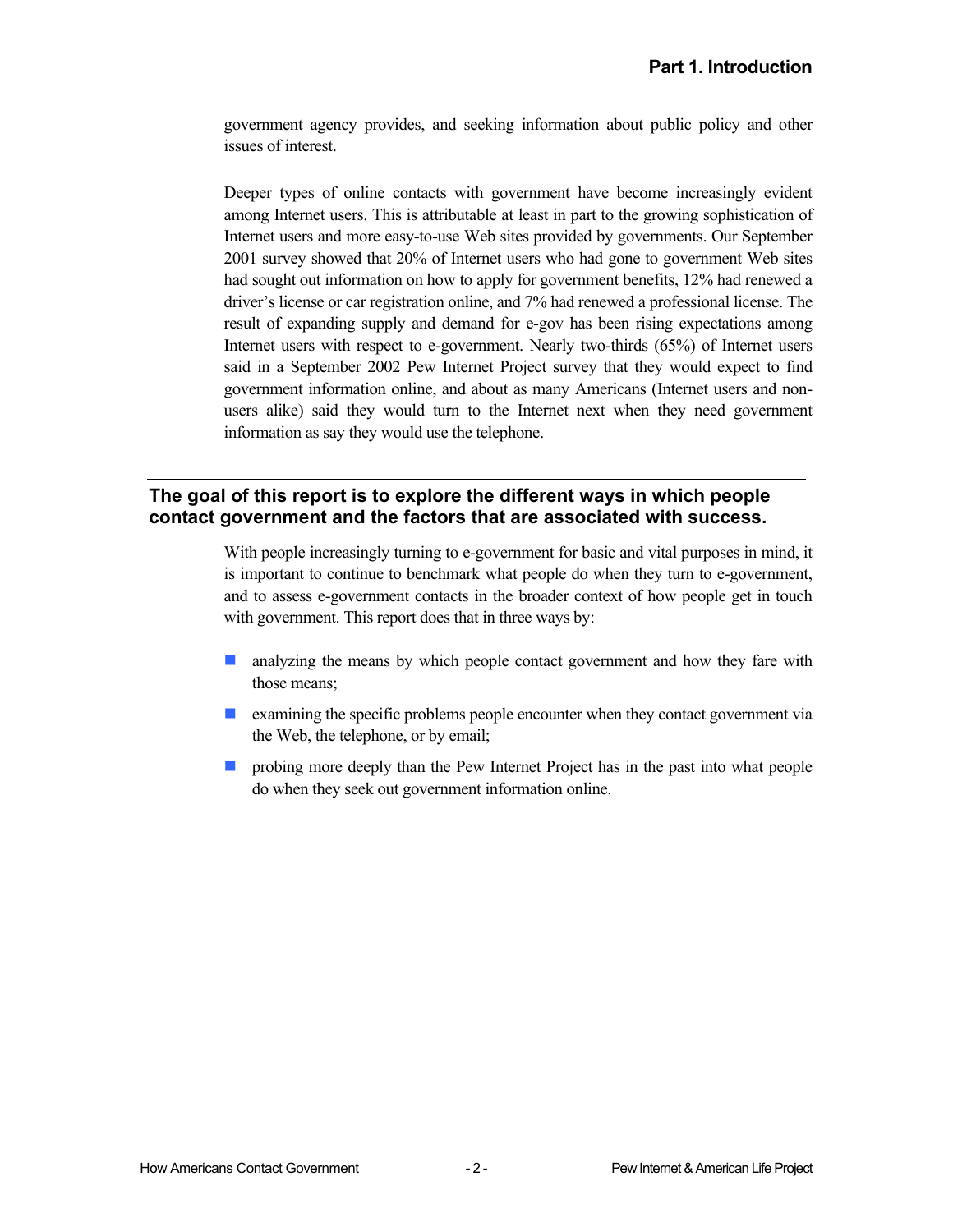<span id="page-12-0"></span>

#### **What Government Patrons want.**

To compare the different means people use to contact government and the outcomes, survey respondents were asked whether they contacted government in the past year (the year prior to the July 2003 survey), and by what means – telephone, Internet, letter, or inperson visits. For analysis of the subsequent series of questions about the reason for the contact and whether the outcome was successful or satisfactory, respondents were asked to keep in mind their last contact with government that excluded mailing in their tax return (although respondents who said their last contact was filing taxes were included as "yes" responses). This allows respondents to focus on something relatively recent that is other than a task that every taxpayer must do. This approach yields a sample of Americans who had a reason to contact government within the past year not related to sending in their tax return. They are referred to as Government Patrons in this report.

Throughout the report, with the exception of Part 4, the analysis refers to Government Patrons, that is, people's most recent contact with government, not counting sending in a tax return. In Part 4, some of the analysis is of questions asked either of all Internet users or all respondents to the survey.

> **Government Patrons** are people who contact government for reasons other than mailing in tax returns, although people who had issues related to tax preparation were counted as Government Patrons.

The rationale in focusing on people's last contact with government is to jog respondent's memories about an interaction with government that is relatively fresh in their minds. We were probing some basic questions: In the course of carrying out transactions with government, making queries, or finding information, are some means of contact associated with higher rates of success and satisfaction than others? How do users of government services rate them? If e-government tools are meant to improve government, what do we know so far from the experience of current e-gov surfers as compared with other means of contacts?

#### **How often do Americans contact government?**

In the year prior to the July 2003 survey, more than half of all Americans, some 54%, said they had contacted the government in a way other than mailing in a tax return. Of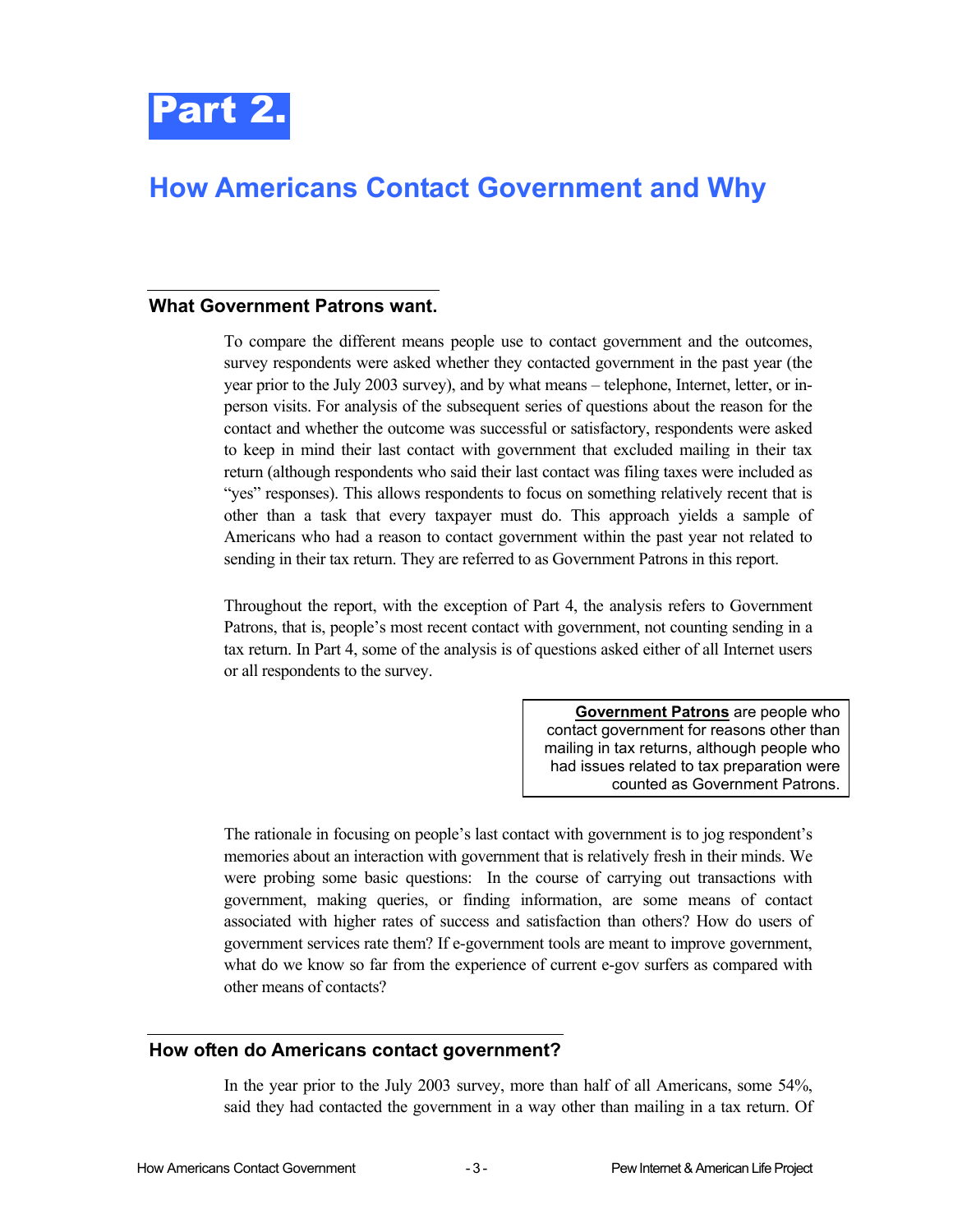Americans who did not contact government in the past year, most (60%) did not know that the government has set up Web sites and 800 telephone numbers to assist the general public with questions about government.

Most Americans contacted the government for personal reasons – 71% of Government Patrons said a personal reason motivated their contact with government, while 20% said it was business and 7% said it was a combination of personal and business. Of Government Patrons, fully 79% said the reason they contacted government was not related to filing taxes, with 21% saying it was tax-related. In all, 30% of Americans get hold of government for personal reasons not related to taxes, 9% do so for personal tax reasons, 12% for a business reason that is not related to taxes, and 3% for a tax reason related to their business.

Americans spread their government contact around: 35% say they last contacted the state government, 32% identify the federal government, 19% say local, and 7% a combination of governmental levels. Some people (21%) first turn to some place outside of government for a problem for which they eventually turn to government.

Why did Government Patrons contact government agencies? The most common reason, cited by 30% of Government Patrons, was to carry out a transaction of some sort, such as filing taxes or registering the car. Another 25% said they had contacted government to get an answer to a specific question. Nearly one-fifth (19%) said they had contacted the government to express an opinion, and 11% sought out help for a specific problem. A few (5%) offered that they had contacted government for a combination of reasons mentioned above, with the balance giving some other or no response.

| Reason for last contact with government                                                                                           |                              |                                                         |                                                              |  |
|-----------------------------------------------------------------------------------------------------------------------------------|------------------------------|---------------------------------------------------------|--------------------------------------------------------------|--|
|                                                                                                                                   | All<br>Government<br>Patrons | <b>Government Patrons</b><br>with very urgent<br>reason | <b>Government Patrons</b><br>with very complicated<br>reason |  |
| Transaction                                                                                                                       | 30%                          | 26%                                                     | <b>22%</b>                                                   |  |
| Specific question                                                                                                                 | 25                           | 23                                                      | 19                                                           |  |
| Express opinion                                                                                                                   | 19                           | 16                                                      | 24                                                           |  |
| Solving a problem                                                                                                                 | 11                           | 23                                                      | 19                                                           |  |
| Some other purpose                                                                                                                |                              |                                                         | 8                                                            |  |
| Combination of above                                                                                                              | 5                            | 5                                                       | 5                                                            |  |
| Source: Pew Internet & American Life Project survey, July 2003, n=1,657 for Government Patrons. Margin of<br>error is $\pm 3\%$ . |                              |                                                         |                                                              |  |

In characterizing the nature of the contact, 31% said it was complicated (9% saying it was very complicated, 22% saying "somewhat" complicated), with the remaining two-thirds (68%) saying it was not really complicated at all. Respondents were also asked how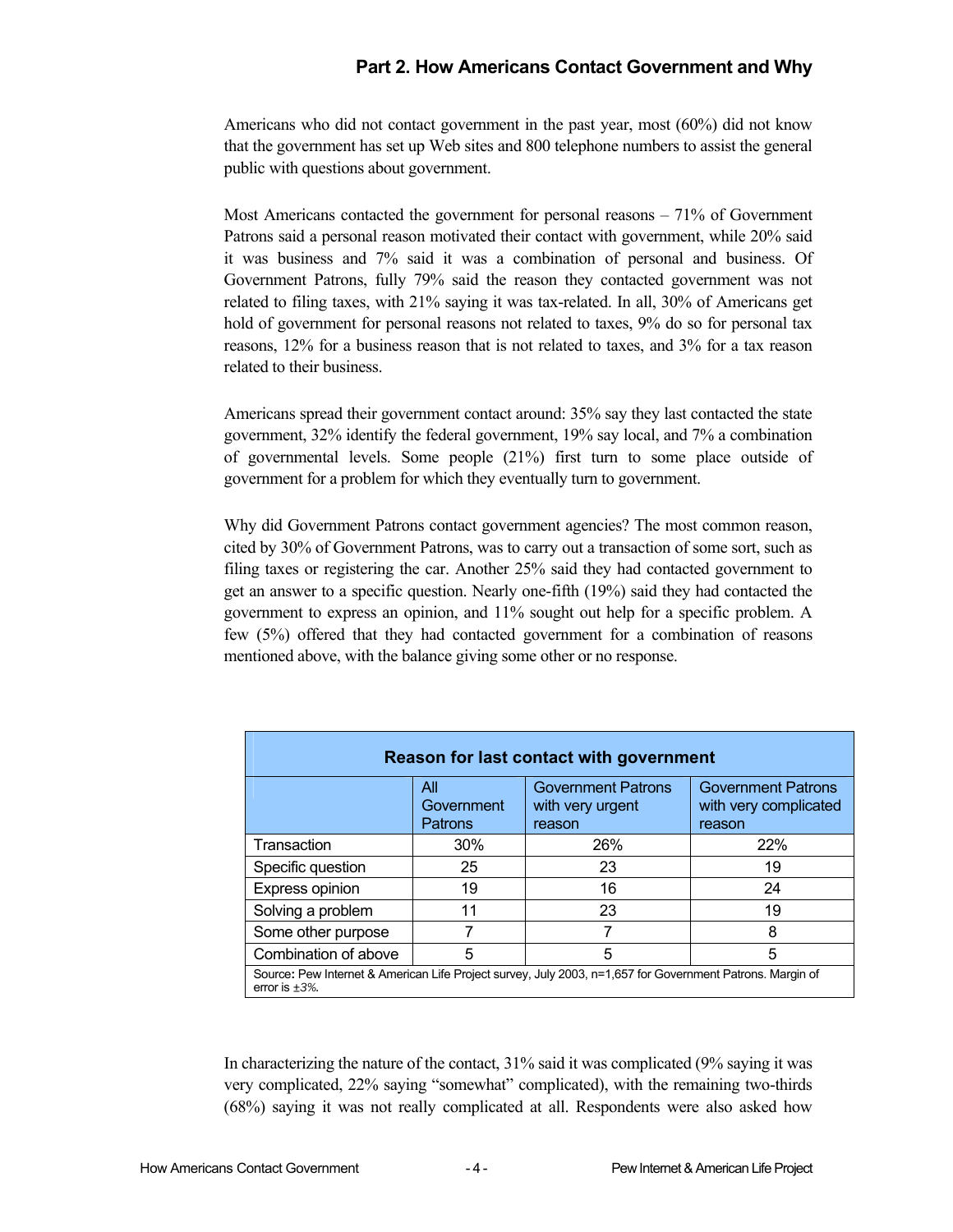urgent their contact was, and 11% said it was very urgent, meaning they needed a response within 24 hours. Another 39% said it was somewhat urgent, and 48% said it was not really urgent at all.

Contacts that are very urgent are driven partly by problems that need to be solved; 23% of people whose issues with government are very urgent say they contacted government because they needed help solving a problem. This is twice the rate for all Government Patrons. People contacting government for very complicated reasons are less likely than others to want to perform transactions (22% versus 30% for all Government Patrons). Those contacting the government with complicated issues in mind are more likely to be expressing opinions (24% versus 19% for all Government Patrons) and seeking help for a specific problem (19% versus 11% for all Government Patrons).

#### **The means people use to contact government**

The telephone leads the way in terms of method of last contact and preferred means of contact. For method of last contact, however, cyber means – either email or visiting a Web site – exceed the frequency of telephonic means when summed together. That is not the case for preferred means of contact, where telephone is clearly preferred to both Internet methods of contact. The gap between the means people use to contact government and how people prefer to contact government suggests that the Internet may not fulfill all of the needs of Internet users.

|           | <b>Means of Contacting Government</b> |            |  |  |  |
|-----------|---------------------------------------|------------|--|--|--|
|           | Method of<br><b>Preferred means</b>   |            |  |  |  |
|           | last contact                          | of contact |  |  |  |
| Telephone | 42%                                   | 40%        |  |  |  |
| Web site  | 29                                    | 24         |  |  |  |
| In person | 20                                    | 13         |  |  |  |
| Email     | 18                                    | 11         |  |  |  |
| Letter    | 17                                    | 10         |  |  |  |

| <b>Preferred Means of Contacting Government-Net users</b>                                                                                                                           |                                                           |                                                         |  |
|-------------------------------------------------------------------------------------------------------------------------------------------------------------------------------------|-----------------------------------------------------------|---------------------------------------------------------|--|
|                                                                                                                                                                                     | Preferred means of<br>contact - dial-up<br>Internet users | Preferred means of<br>contact - home<br>broadband users |  |
| Telephone                                                                                                                                                                           | 41%                                                       | 33%                                                     |  |
| Web site                                                                                                                                                                            | 27                                                        | 36                                                      |  |
| In person                                                                                                                                                                           | 12                                                        | 8                                                       |  |
| Email                                                                                                                                                                               | 12                                                        | 17                                                      |  |
| Letter                                                                                                                                                                              | 6                                                         | 6                                                       |  |
| Source: Pew Internet & American Life Project survey, July 2003; n=1,253 for Government<br>Patrons who are dial-up users; n=429 for Government Patrons who are home broadband users. |                                                           |                                                         |  |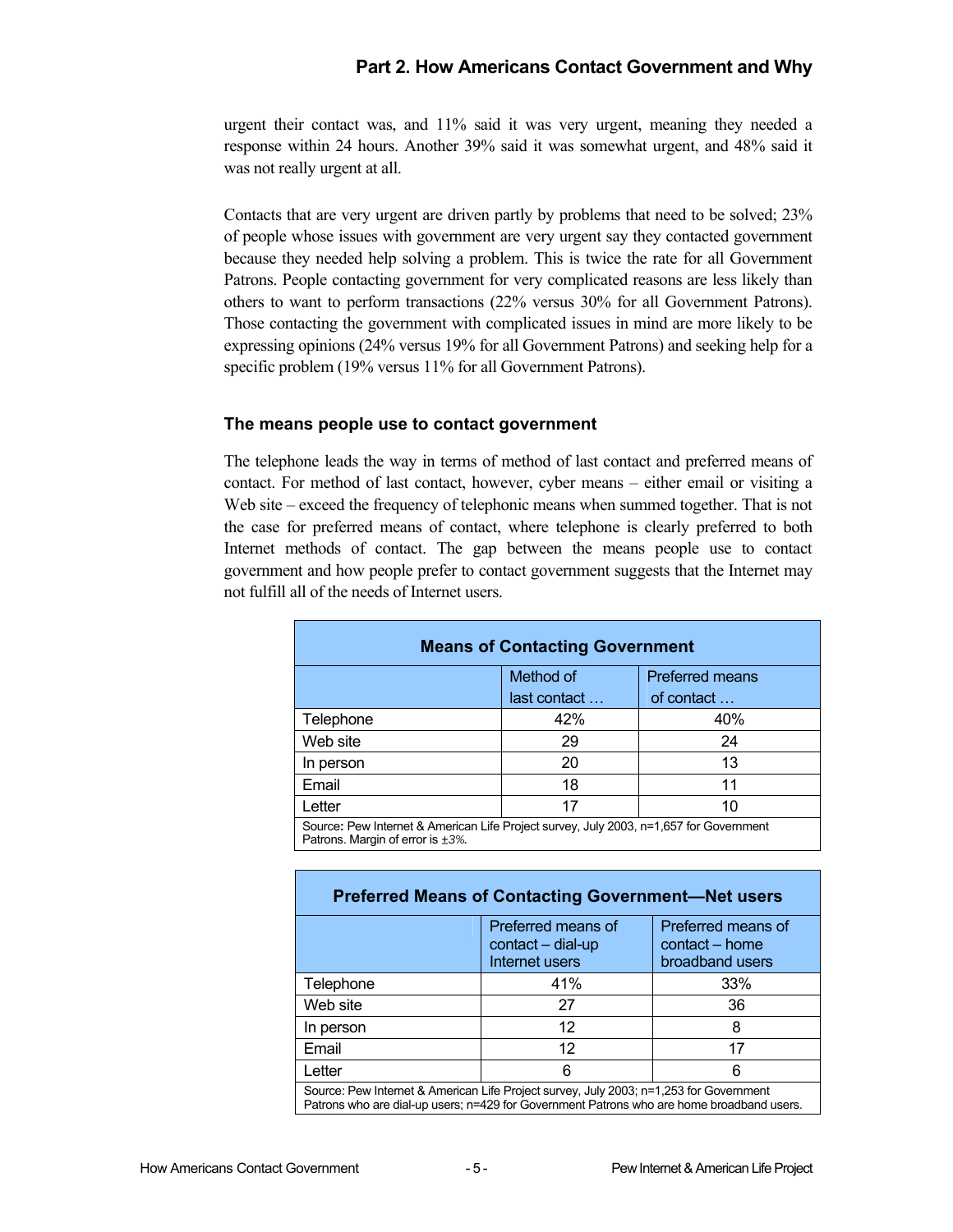Among Internet users, the telephone is the preferred means of contact, but the magnitude of preference depends on the type of connection people have. Dial-up Internet users are most likely to prefer turning to the telephone to contact government. For those with highspeed Internet connections at home (32% of home Internet users in this survey), the Web is narrowly preferred to the telephone as a way to contact government.

People's preferred means of contact also varies significantly by the nature of the problem at hand. For the 18% of Government Patrons who classify the reason they contact government as either very complicated or very urgent, "real time" interaction is by far the preferred choice. The telephone or in-person visits are the most valued forms of contact for these kinds of problems, while the Web and email fade in relative importance. The same is true for people who said that they sought out government help to solve a problem the last time they contacted government. For seeking information or executing a transaction, the Web and email become more prominent.

| <b>Preferred Means of Contacting Government-by Reason for Contact</b>                                                   |                                       |                                             |                                            |                                               |
|-------------------------------------------------------------------------------------------------------------------------|---------------------------------------|---------------------------------------------|--------------------------------------------|-----------------------------------------------|
|                                                                                                                         | Problem was very<br>complex or urgent | Contacted<br>government to<br>solve problem | Contacted<br>government for<br>transaction | Contacted<br>government to<br>get information |
| Telephone                                                                                                               | 46%                                   | 47%                                         | 40%                                        | 41%                                           |
| Web site                                                                                                                | 14                                    | 17                                          | 30                                         | 33                                            |
| In person                                                                                                               | 16                                    | 15                                          | 15                                         | 10                                            |
| Email                                                                                                                   | 10                                    | 9                                           | 6                                          | 10                                            |
| Letter                                                                                                                  | 11                                    | 9                                           |                                            | 4                                             |
| Source: Pew Internet & American Life Project survey, July 2003; n=1,657 for Government Patrons. Margin of error is ±3%. |                                       |                                             |                                            |                                               |

Of course, people are not limited to a single means of contact with government. For Government Patrons, fully 22% said they used a combination of means to contact government. Among those who used multiple means, 71% named the phone as one way they contacted government, with sizable numbers also saying they used the Web or email to contact government (49% and 40% respectively). People often switch means in the course of trying to address an issue with government. Nearly one quarter (23%) of Government Patrons say they change channels during a contact with government, say from phone contact to Web contact. Of these channel changers, 40% say it is because they were not getting the response they needed and 23% say someone instructed them to use a different source.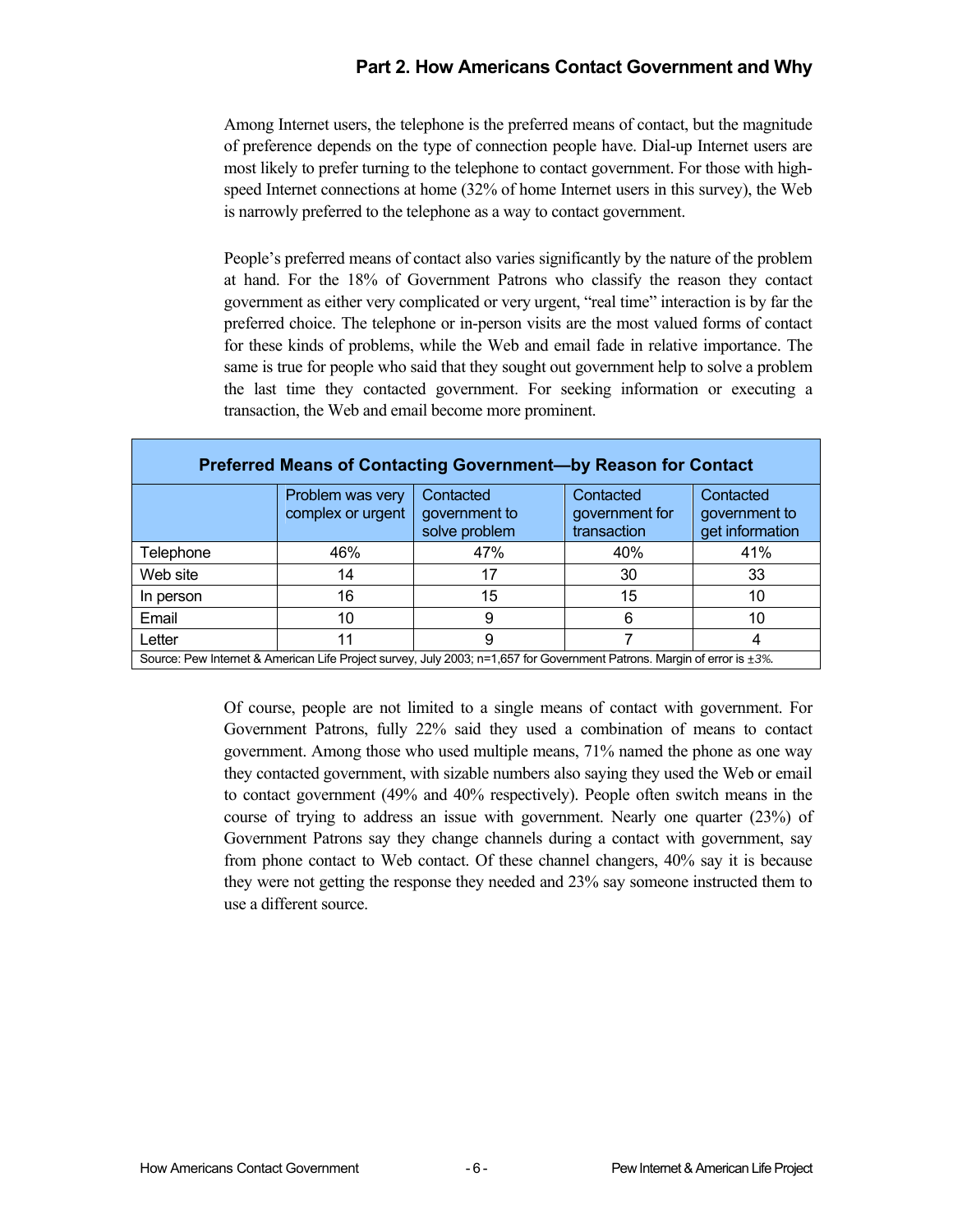## **A profile of those who contact the government**

Demographically, those who contact the government are better educated, wealthier, younger, and more likely to be male than the general population. People employed by government (about 19% of those who are employed) are more likely than others to contact the government. As for attitudinal factors, people who are satisfied with the direction of the country are less likely to have contacted government, those who believe that government is wasteful are more likely to contact government, while those who tend to trust government are no more likely than others to contact government.

Although the table shows that people with disabilities are somewhat less likely to contact government, this finding does not hold up when other factors are held constant. Among the factors that do not come significantly into play in people's tendencies to contact government are race, political affiliation, marital status, or being a parent.<sup>[3](#page-16-0)</sup>

Internet use seems clearly to come into play when it comes whether people contact government. Fully 72% of Internet users say they

| Who contacts government                                                                             |                                      |                                            |  |  |
|-----------------------------------------------------------------------------------------------------|--------------------------------------|--------------------------------------------|--|--|
|                                                                                                     | Contacted<br>government last<br>year | Did not contact<br>government last<br>year |  |  |
| Men                                                                                                 | 50%                                  | 45%                                        |  |  |
| Women                                                                                               | 50                                   | 55                                         |  |  |
|                                                                                                     | Race/ethnicity                       |                                            |  |  |
| Whites                                                                                              | 80%                                  | 79%                                        |  |  |
| <b>Blacks</b>                                                                                       | 10                                   | 13                                         |  |  |
| Hispanics                                                                                           | 8                                    | 12                                         |  |  |
|                                                                                                     | Age                                  |                                            |  |  |
| 18-29                                                                                               | 21%                                  | 21%                                        |  |  |
| 30-49                                                                                               | 44                                   | 35                                         |  |  |
| 50-64                                                                                               | 24                                   | 20                                         |  |  |
| $65+$                                                                                               | 10                                   | 24                                         |  |  |
|                                                                                                     | Household income                     |                                            |  |  |
| Less than \$30,000                                                                                  | 24%                                  | 38%                                        |  |  |
| \$30,000-\$50,000                                                                                   | 22                                   | 17                                         |  |  |
| \$50,000-\$75,000                                                                                   | 17                                   | 13                                         |  |  |
| $$75,000 +$                                                                                         | 23                                   | 9                                          |  |  |
|                                                                                                     | Education                            |                                            |  |  |
| Did not graduate from HS                                                                            | 6%                                   | 24%                                        |  |  |
| High school grad                                                                                    | 28                                   | 46                                         |  |  |
| Some college                                                                                        | 28                                   | 18                                         |  |  |
| College degree +                                                                                    | 37                                   | 13                                         |  |  |
|                                                                                                     | <b>Internet Use</b>                  |                                            |  |  |
| Percent who go online                                                                               | 84%                                  | 38%                                        |  |  |
| Broadband at home                                                                                   | 34%                                  | 27%                                        |  |  |
| Average number of years<br>online                                                                   | 5.8                                  | 4.8                                        |  |  |
| Other                                                                                               |                                      |                                            |  |  |
| Government employees                                                                                | 17%                                  | 6%                                         |  |  |
| People with disabilities                                                                            | 12                                   | 16                                         |  |  |
| Language other than<br>English is spoken in<br>household                                            | 15                                   | 15                                         |  |  |
| Source: Pew Internet & American Life Project survey, July 2003, n=2,925. Margin of error<br>is ±2%. |                                      |                                            |  |  |

<span id="page-16-0"></span> $\frac{1}{3}$ <sup>3</sup> Regression analysis permits the effect of individual variables on the likelihood of contacting government to be isolated. In the case of people with disabilities, this means that their lower rate of contacting government is not attributable to their status as people with disabilities per se, but other characteristics they may possess.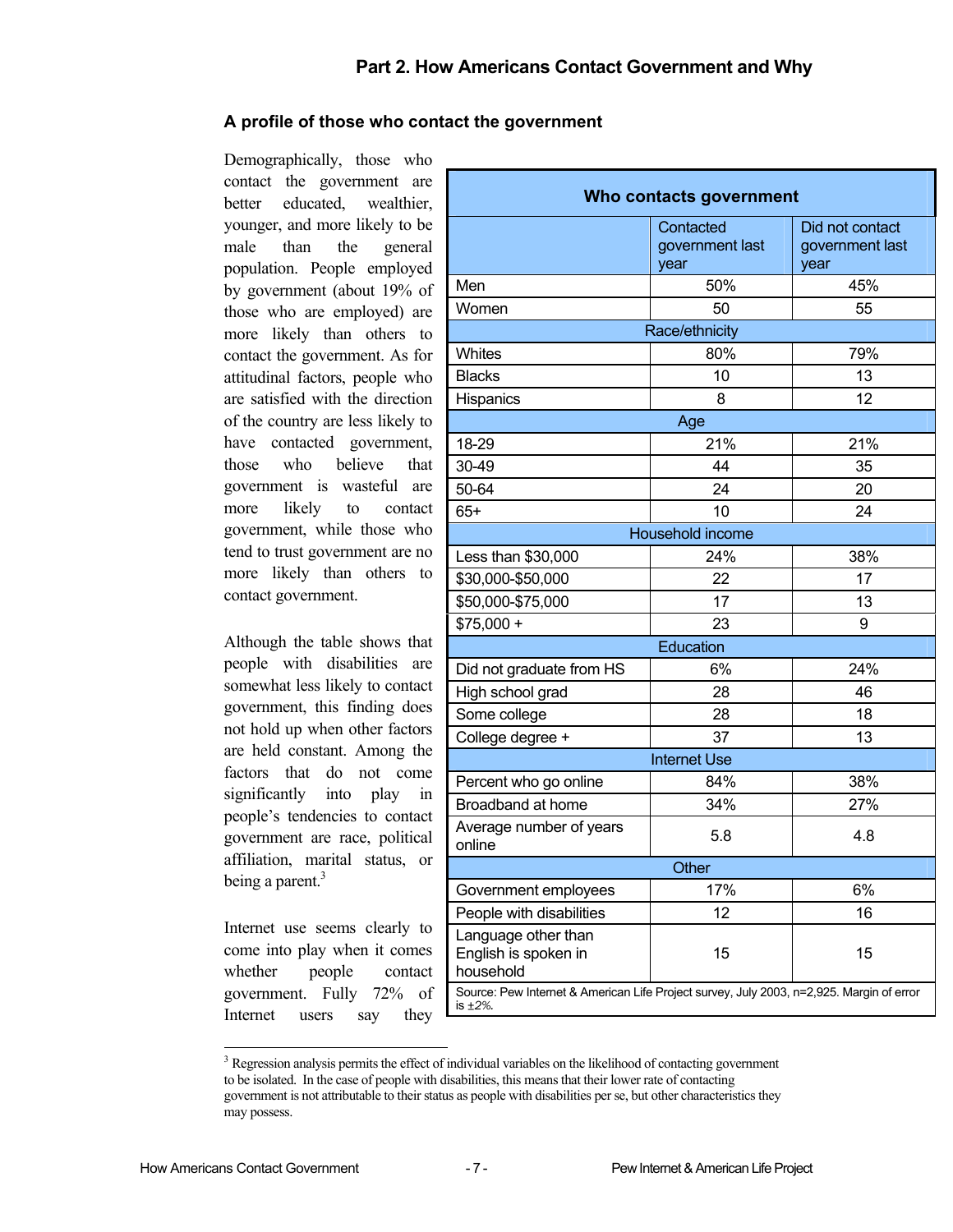contacted the government in the past year versus 23% of non-Internet users. Some might wonder, though, if the large gap is attributable to the Internet or to another phenomenon. For instance, online Americans have other characteristics, such as higher educational levels or incomes, which may be the drivers for higher contact rates with government. Those factors do have an independent effect on whether one contacts government. However, statistical analysis shows that being an Internet user has a large and independent impact on whether one contacts government. In fact, having Internet access is the single largest predictor of whether a person contacts government. This makes sense: The Internet is a means of communication, and given the tool, people put it to use.

Some portion of the additional contact by Internet users may be due to their sending emails to communicate views on public policy issues. Of Internet users who have contacted government, one in eight (13%) does this at least several times a month. Lots of these frequent contactors are using the Net to try to change government policy or affect a politician's vote on a law; about half of these users (48%) say they email government officials to express a policy opinion versus 27% for other Internet users.

### **Success and Satisfaction with Government Contact**

Americans who have contacted government report reasonably high rates of success and satisfaction with the experience. Fully 63% of targeted contacts (Americans who contacted government in the past year) said that the outcome was successful, with 25% saying they were still working on the problem, and 10% saying the outcome was not successful. As for satisfaction, 76% of Government Patrons say they were "very" or "somewhat" satisfied with their last contact with government, with 35% saying they were very satisfied and 41% reporting that they were somewhat satisfied. Nearly half (46%) said the contact took about the amount of time they expected, while 28% said it took longer than they anticipated.

| <b>Reason for contact</b>                                                                                                         |     |                        |  |
|-----------------------------------------------------------------------------------------------------------------------------------|-----|------------------------|--|
| Satisfaction<br>Success rates                                                                                                     |     |                        |  |
|                                                                                                                                   |     | ('very' or 'somewhat') |  |
| All Respondents                                                                                                                   | 63% | 76%                    |  |
| Last contact - transaction                                                                                                        | 82  | 86                     |  |
| Last contact -- - information                                                                                                     | 65  | 78                     |  |
| Last contact -- express opinion                                                                                                   | 36  | 64                     |  |
| Last contact -- to solve a problem                                                                                                | 52  | 68                     |  |
| Last contact was complex                                                                                                          | 49  | 71                     |  |
| 59<br>73<br>Last contact was urgent                                                                                               |     |                        |  |
| Source: Pew Internet & American Life Project survey, July 2003, n=1,657 for Government Patrons.<br>Margin of error is $\pm 3\%$ . |     |                        |  |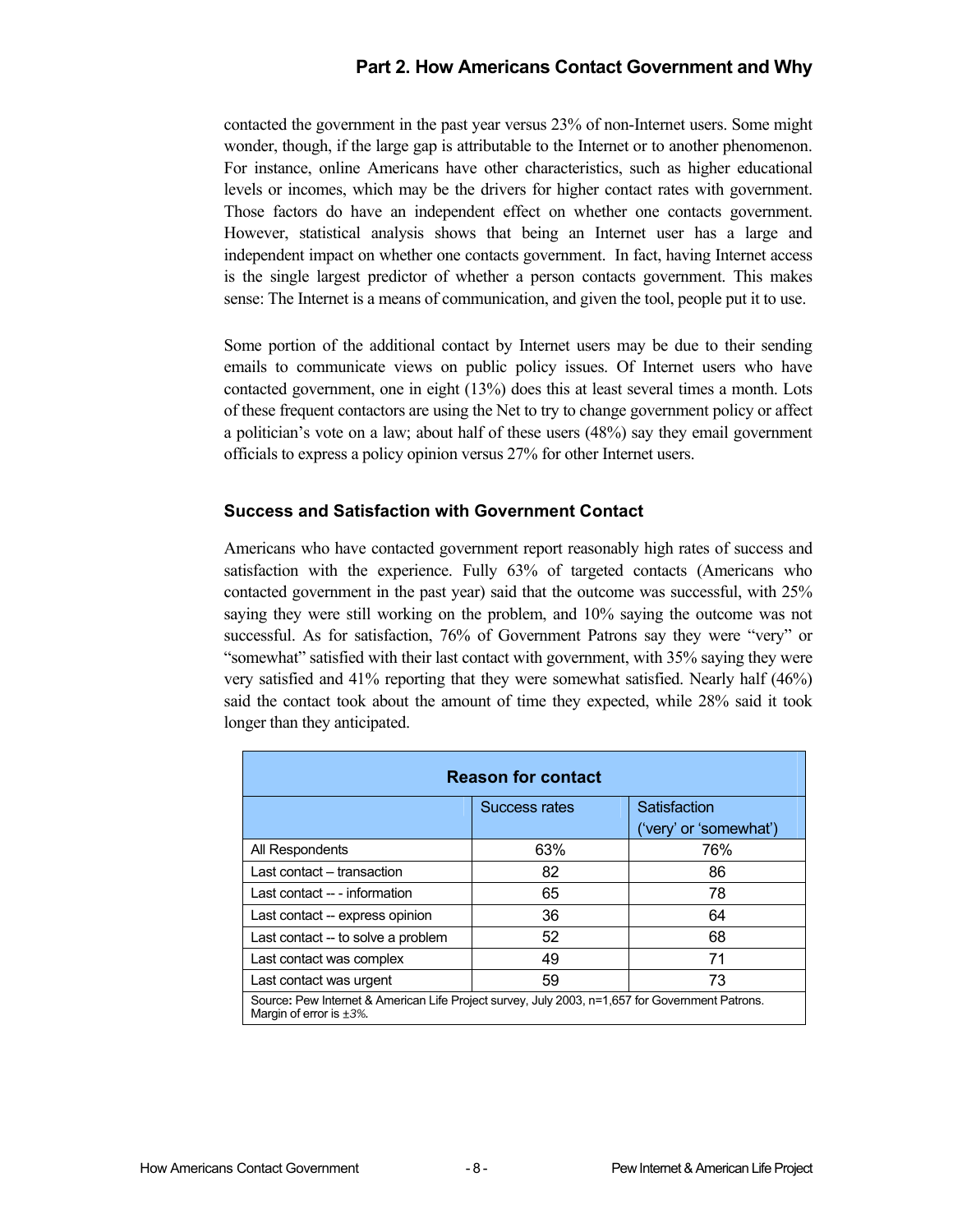Most people are successful when trying to conduct a transaction with government, probably because transactions have a visible finish line that enables citizens to identify success or failure. More challenging kinds of citizen-government contact have lower rates of success. Just over half of those who contacted government in the past year in order to solve a problem said they were successful, and half who contacted the government regarding a complex matter were successful. Comparatively few people who contact the government to express an opinion consider the outcome of this contact successful. Given the difficulty in tracing how expressing one's opinion translates into changing or even influencing an outcome, this is not surprising.

| Success and satisfaction by age                                                                                                   |               |                                           |  |  |
|-----------------------------------------------------------------------------------------------------------------------------------|---------------|-------------------------------------------|--|--|
| Age category                                                                                                                      | Success rates | Satisfaction<br>('very' or<br>'somewhat') |  |  |
| Ages 18-29                                                                                                                        | 66%           | 78%                                       |  |  |
| Ages 30-49                                                                                                                        | 65            | 77                                        |  |  |
| Ages 50-64                                                                                                                        | 62            | 77                                        |  |  |
| Ages 65+                                                                                                                          | 55            | 82                                        |  |  |
| Source: Pew Internet & American Life Project survey, July 2003, n=1,657 for<br>Government Patrons. Margin of error is $\pm 3\%$ . |               |                                           |  |  |

#### **Demographic variations in success and satisfaction**

Looking at demographics, some clear patterns emerge. People over age 65 report lower levels of success than others, although intriguingly they express higher rates of satisfaction with government. This may be due to the different motivations senior citizens have when they contact government. Those over age 65 are much more likely to contact government to express an opinion (33% versus the 19% average) and this reason for contact is associated with much lower reported rates of success, but only somewhat lower-than-average rates of satisfaction.

| Success and satisfaction by education & ethnicity                                                                                 |     |     |  |  |
|-----------------------------------------------------------------------------------------------------------------------------------|-----|-----|--|--|
| Less than high school                                                                                                             | 48% | 66% |  |  |
| High school grad                                                                                                                  | 60  | 76  |  |  |
| Some college                                                                                                                      | 63  | 80  |  |  |
| College graduate                                                                                                                  | 68  | 80  |  |  |
| White                                                                                                                             | 66  | 80  |  |  |
| Black (not Hispanic)                                                                                                              | 51  | 71  |  |  |
| Hispanic                                                                                                                          | 55  | 65  |  |  |
| Other                                                                                                                             | 60  | 69  |  |  |
| Source: Pew Internet & American Life Project survey, July 2003, n=1,657 for<br>Government Patrons. Margin of error is $\pm 3\%$ . |     |     |  |  |

Other demographic factors mark clear dividing lines for success and satisfaction with government contacts. The 20 percentage-point difference in success between those who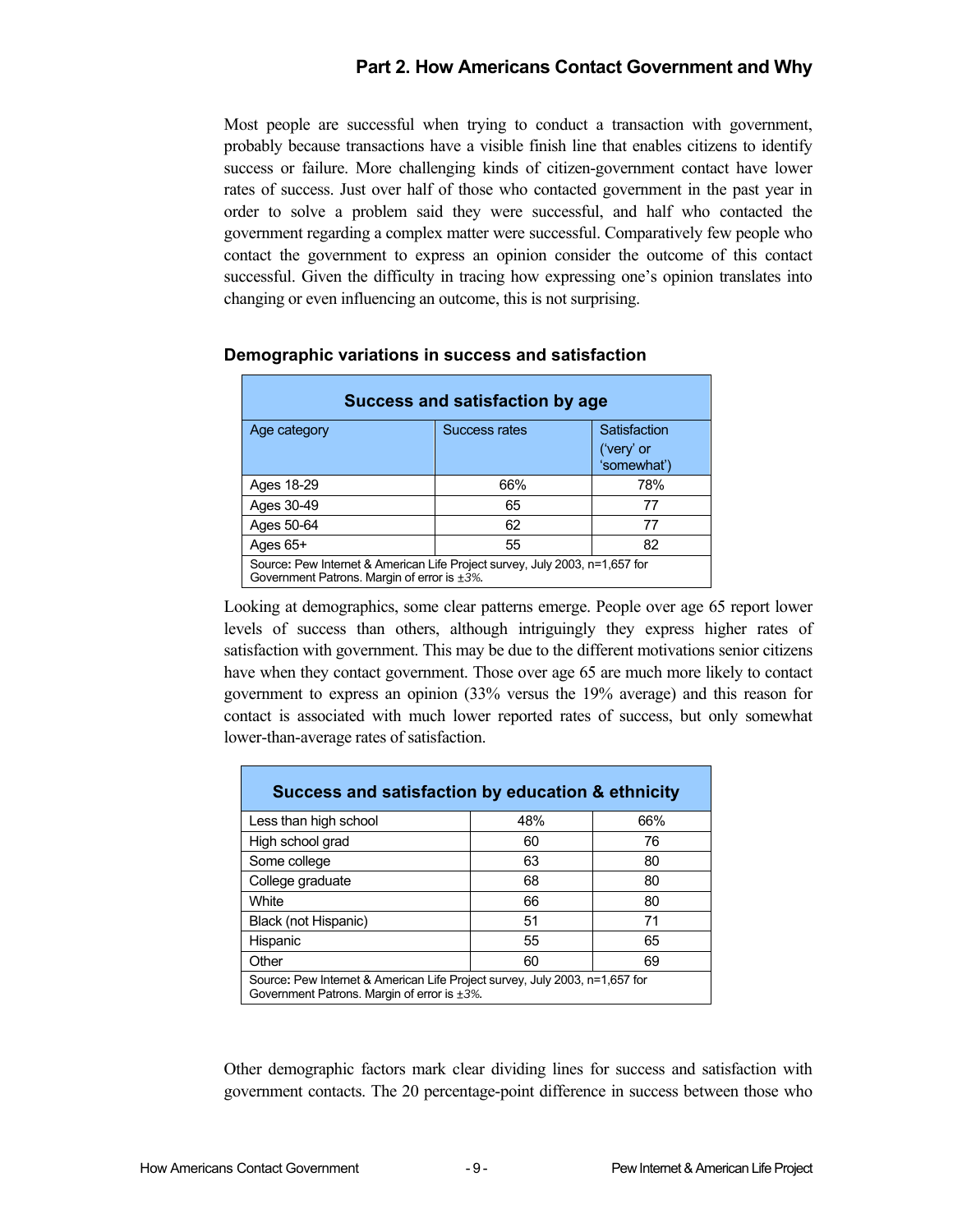have not completed high school and those who are college graduates suggests that the human capital that people bring to interactions with government has something to do with success. Differences by ethnicity are less marked, although there are clear gaps between whites, blacks, and Hispanics when it comes to success and satisfaction with interactions with government.

#### **An Internet difference, but no independent effect**

Internet use also seems to be associated with higher rates of success with government; 65% of Net users report success while just over half (53%) of non-users say this. (The 65% success rate among Internet users is the same for home broadband and dial-up users.) As the preceding discussion suggests, however, a lot is in motion when people contact government. Rates of success and satisfaction vary widely by demographic characteristics and reason for contact. It may not be the case that the Internet is a reason for the higher success rates among users; Net users may possess particular qualities that contribute to success that have nothing to do with whether they use the Internet or not. To disentangle the different effects, regression analysis was performed to examine what demographic, socioeconomic, and other factors might be associated with success and satisfaction in contacting government.

| An Internet difference, but no independent effect                                                                                 |                      |                        |  |  |
|-----------------------------------------------------------------------------------------------------------------------------------|----------------------|------------------------|--|--|
|                                                                                                                                   | <b>Success rates</b> | Satisfaction           |  |  |
|                                                                                                                                   |                      | ('very' or 'somewhat') |  |  |
| All Government<br>Patrons                                                                                                         | 63%                  | 76%                    |  |  |
| <b>Internet Users</b>                                                                                                             | 65                   | 79                     |  |  |
| <b>Non-Internet Users</b>                                                                                                         | 53                   | 68                     |  |  |
| Source: Pew Internet & American Life Project survey, July 2003, n=1,657 for Government<br>Patrons. Margin of error is $\pm 3\%$ . |                      |                        |  |  |

The analysis shows that being an Internet user does not have an independent impact on the chances of a person being successful in interactions with government. The same is true for satisfaction; being an Internet user does not increase the chances that someone rates their last contact with government as something that was "very" or "somewhat" satisfactory. In other words, though Internet users are more likely in our survey to say they have been successful or satisfied with their last government contact, Internet use in itself is not responsible for these differences.

When it comes to success with the last government contact, a number of factors do figure in the chances of success or failure. People who say that they generally trust the government to do the right thing, are satisfied with the direction of the country, and are well educated have greater chances to be successful in their dealings with government than those without those characteristics. Conversely, people who say they think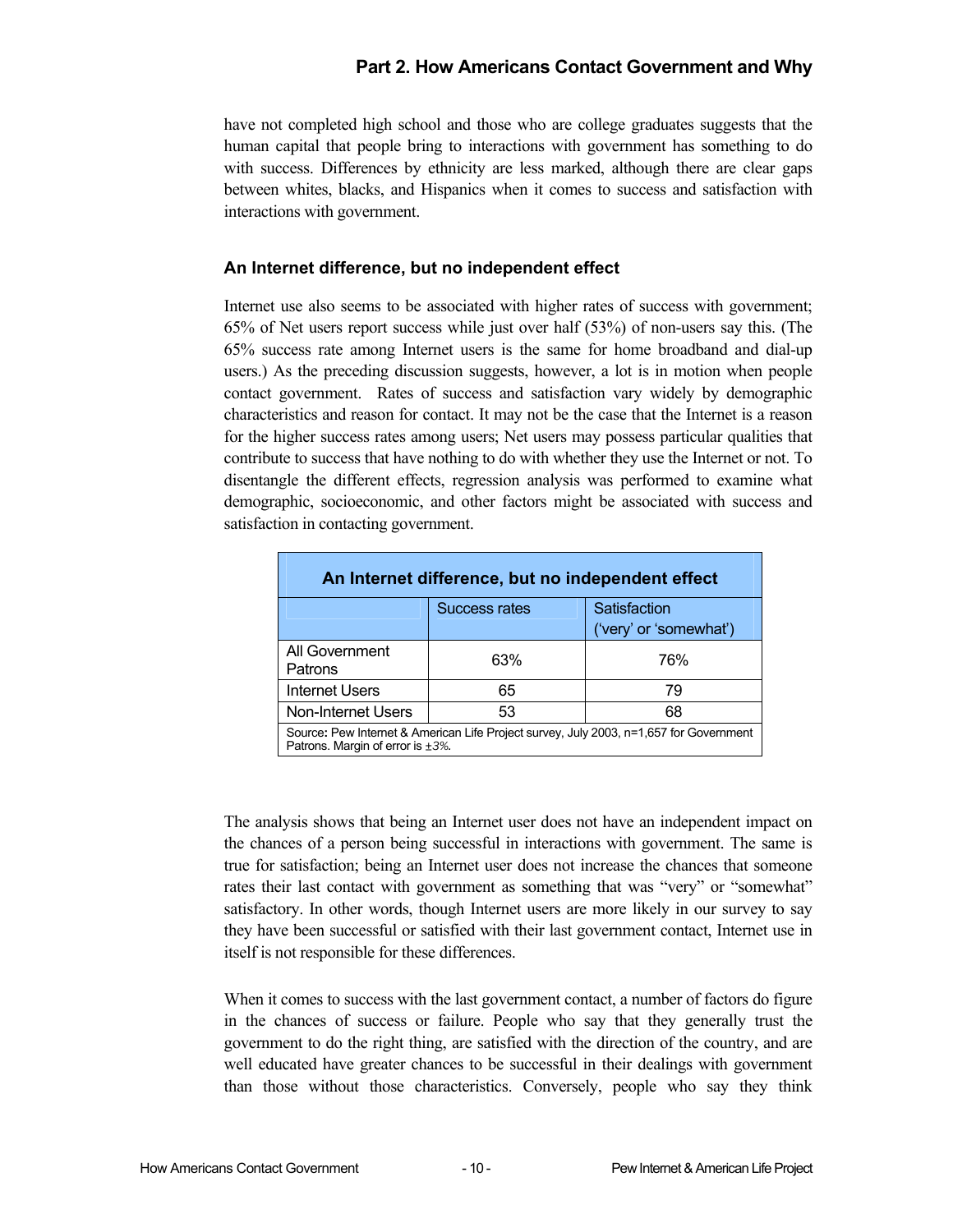government is generally wasteful are less likely than others to say that their last interaction with government was successful.

The story is much the same when examining satisfaction with a respondents' last government contact. Positive attitudes about government, such as trust in its ability to do the right thing and high levels of satisfaction about the direction of the country, are independently associated with satisfaction with respondents' last contact with government. Educational attainment is also an independent predictor of satisfaction, though the magnitude of this effect is lower than when the analysis focuses on success.

One notable finding from the regression analysis is that people whose last means of contact was the Web or the telephone are more likely to be successful with government, even when holding type of transaction and other social and demographic factors constant. The Web applications they encounter may not necessarily be behind this effect, but rather the skill people bring to the task at hand.<sup>[4](#page-20-0)</sup> Those who prefer interactive means of communication, such as the phone or the Internet, bring more education and, in all likelihood, better problem-solving skills to the matter at hand. The Internet and the telephone are convenient means to address the issues people have with government, but offer no inherent capacities to solve problems better.

#### **The Internet saves some time**

Although having the Internet does not, independently, improve outcomes for people, it does seem to save some time. About 46% of Government Patrons said their last interaction with government took about the amount of time they expected, 28% said it took more time than expected, and 24% said less time. Focusing on Internet users versus non-users shows that Internet users moved through their last contact with government a bit quicker than those without Net access. Fully 35% of non-users said their last contact with government took more time than expected, a nine-point difference in comparison with the 26% of Internet users who said it took more time than expected. About 27% of Internet said the interaction with government took less time than expected compared with 22% of non-users. Among Internet users, there was no difference between dial-up and home broadband users in these numbers.

> Internet users are more likely than nonusers to say that their last contact with government took less time than expected.

In keeping with the notion that people's problem-solving abilities are important in their dealings with government, higher levels of education are associated with moving through government interactions somewhat faster or in about the expected time. Fully 56% of

 $\overline{\phantom{a}}$ 

<span id="page-20-0"></span><sup>&</sup>lt;sup>4</sup> See Eszter Hargittai, "Serving Citizens' Needs: Minimizing Online Hurdles to Accessing Government Information". IT&Society, Volume I, Issue 3, Winter 2003, pp. 27-41. Available online at:

http://www.stanford.edu/group/siqss/itandsociety/v01i03/v01i03a03.pdf. Hargittai has found that access to technology itself does not ensure good outcomes using online resources, but that skills people bring to the table matter a great deal in how well people use the Internet to address problems.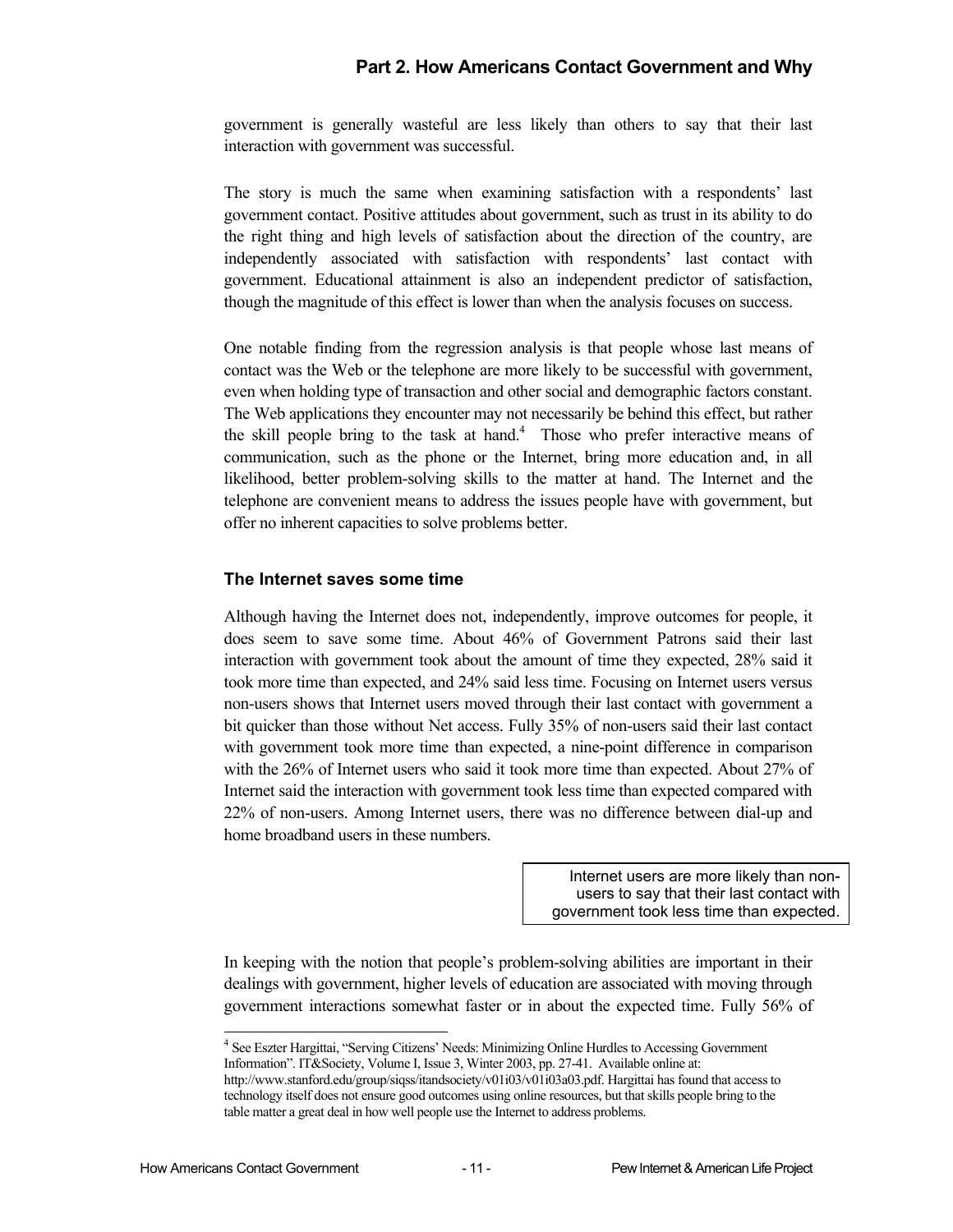people with college degrees or higher say their last contact with government took approximately the amount of time they expected, 24% said it took more time than expected, and  $18\%$  said less time.<sup>[5](#page-21-0)</sup>

#### **Contacting different levels of government**

We asked Government Patrons which level of government they contact most often and found that there are differences in how people contact government across the different levels, the reasons for contact and, to a lesser extent, in rates of success and satisfaction. As the table shows below, more than two-thirds of government patrons contact state or federal governments, with local governments less likely to be contacted.

| Level of government contacted most often                                                                                   |     |  |  |
|----------------------------------------------------------------------------------------------------------------------------|-----|--|--|
| State                                                                                                                      | 37% |  |  |
| Federal                                                                                                                    | 35  |  |  |
| Local                                                                                                                      | 23  |  |  |
| All three                                                                                                                  | з   |  |  |
| Source: Pew Internet & American Life Project survey, July 2003,<br>n=1,657 for Government Patrons. Margin of error is +3%. |     |  |  |

As for preferred means of contact, Government Patrons favor phone calls or in-person visits as a means of contact for local government, while clicking on a Web site is a relatively strong preference for those who contact the Federal government.

| <b>Preferred Means of Contacting Government by</b><br><b>Level of Government</b>                   |     |     |     |  |  |  |
|----------------------------------------------------------------------------------------------------|-----|-----|-----|--|--|--|
| <b>Federal</b><br>Local<br><b>State</b>                                                            |     |     |     |  |  |  |
| Telephone                                                                                          | 39% | 38% | 43% |  |  |  |
| Web site                                                                                           | 24  | 31  | 18  |  |  |  |
| In person                                                                                          | 12  | 9   | 22  |  |  |  |
| Email                                                                                              | 14  | 12  | 7   |  |  |  |
| Letter                                                                                             | 11  | 9   | 8   |  |  |  |
| Source: Pew Internet & American Life Project survey, July 2003; n=1,657<br>for Government Patrons. |     |     |     |  |  |  |

There are also differences in why people contact governments at different levels as well as minor ones when it comes to success and satisfaction.

l

<span id="page-21-0"></span> $<sup>5</sup>$  Both the Internet and education effects withstand multivariate analysis, that is, these effects are</sup> independent of one another while holding other demographic and socio-economic factors constant.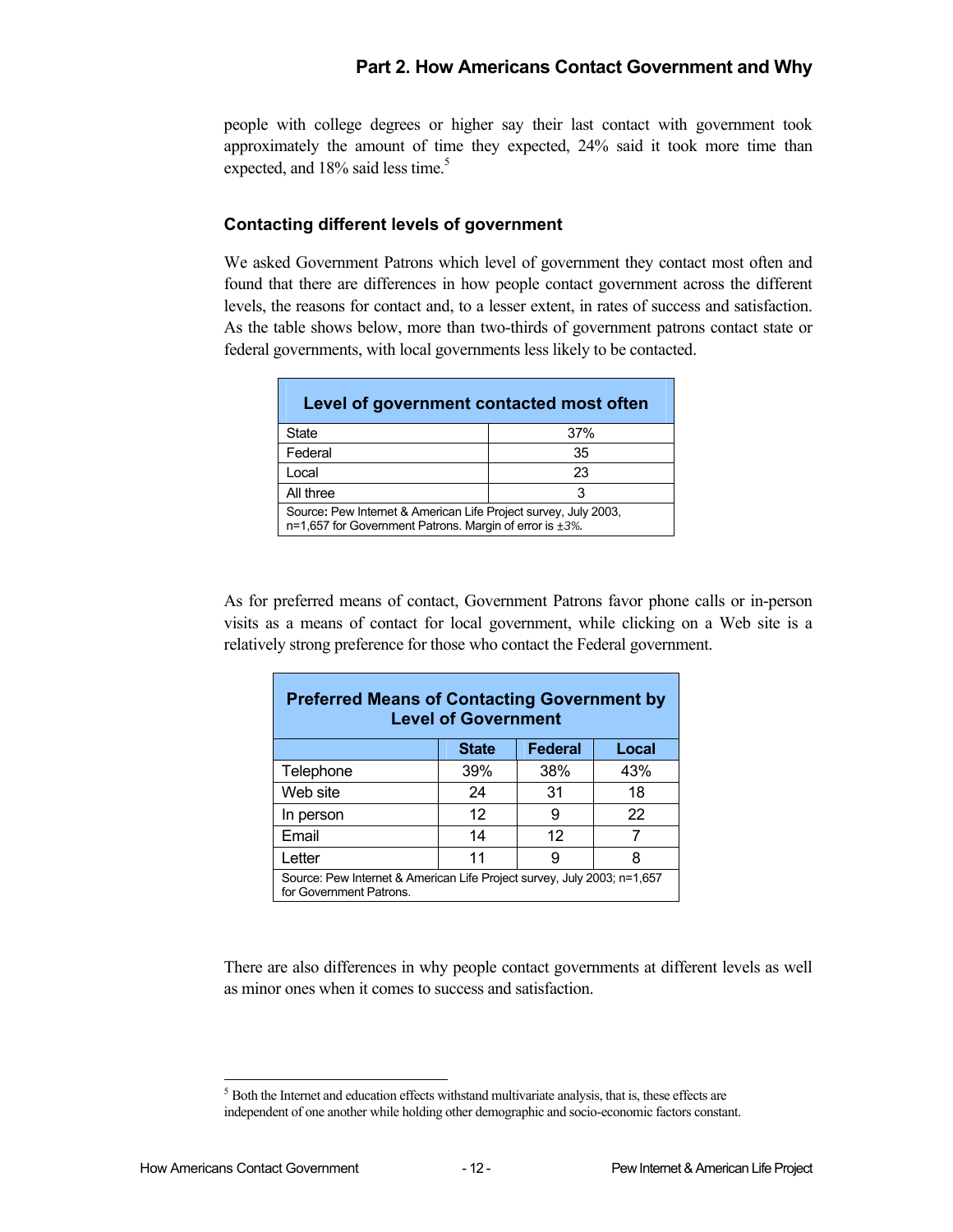| Reason for last contact with government by level<br>of government                                                          |     |     |                   |  |
|----------------------------------------------------------------------------------------------------------------------------|-----|-----|-------------------|--|
| Local<br><b>Federal</b><br><b>State</b>                                                                                    |     |     |                   |  |
| Transaction                                                                                                                | 28% | 34% | 27%               |  |
| Specific question                                                                                                          | 27  | 25  | 22                |  |
| Express opinion                                                                                                            | 21  | 19  | 15                |  |
| Solving a problem                                                                                                          | 11  | 8   | 16                |  |
| Some other purpose                                                                                                         | 5   | 5   | $12 \overline{ }$ |  |
| Combination of above                                                                                                       | 6   | 5   | 4                 |  |
| Source: Pew Internet & American Life Project survey, July 2003, n=1,657 for<br>Government Patrons. Margin of error is ±3%. |     |     |                   |  |

| <b>Success and Satisfaction by level of government</b>                                                                     |                                      |                        |  |  |  |  |  |
|----------------------------------------------------------------------------------------------------------------------------|--------------------------------------|------------------------|--|--|--|--|--|
|                                                                                                                            | <b>Success rates</b><br>Satisfaction |                        |  |  |  |  |  |
|                                                                                                                            |                                      | ('very' or 'somewhat') |  |  |  |  |  |
| <b>State</b>                                                                                                               | 65%                                  | 75%                    |  |  |  |  |  |
| Federal                                                                                                                    | 62                                   | 82                     |  |  |  |  |  |
| 62<br>Local<br>78                                                                                                          |                                      |                        |  |  |  |  |  |
| Source: Pew Internet & American Life Project survey, July 2003, n=1,657 for<br>Government Patrons. Margin of error is ±3%. |                                      |                        |  |  |  |  |  |

Proximity probably explains some of the difference in preferred means of contact between those contacting local governments and other levels of government. The ease of the no-cost local phone call or the drive down to city hall is likely behind why phone calling or in-person visits are preferred by nearly two-thirds of those who contact local government most often. The distance between state capitals and the nation's capital for most people may make clicking on a Web site relatively more attractive than a toll call or a trip to an agency's office.

Tax reasons may be a reason for the emphasis on transactions among Government Patrons who contact the federal government most often. Because transactions, as discussed above, are associated with higher rates of satisfaction among government patrons, this may be a reason why satisfaction levels are higher among those who contact the federal government.

## **The Tax Man**

Of Americans who have contacted government in the past year, about 20% do so for reasons having to do with their taxes – a query that is different from simply mailing in their tax returns. For people with tax concerns, the phone and the Web were the main means of contact. Fully 51% of those with tax queries picked up the telephone to approach the government and 40% used the Web; this compares with 40% of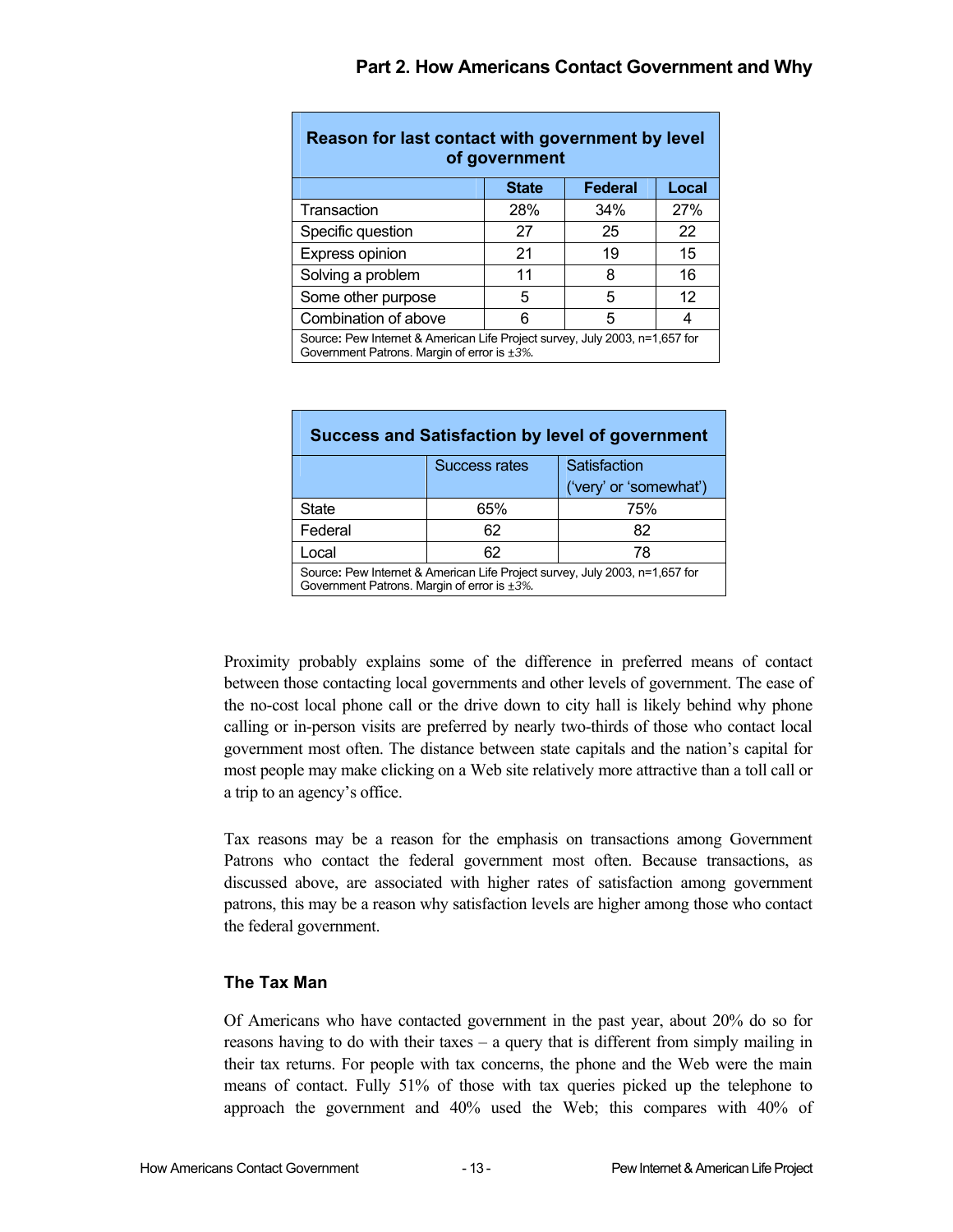Government Patrons with non-tax related questions who used the telephone and 26% who used the Web. Both groups were equally likely to use a combination of methods (22%). Most of the tax queries were for personal reasons (77%), with the remaining 23% being either for business purposes or a combination of personal and business; this compares with 69% and 28% respectively for non-tax queries.

> One in five Government Patrons got hold of government to ask a question about taxes.

Most of those who contact government to inquire about their taxes consider this contact a transaction  $-66%$  do, with another 16% saying the reason is to get an answer about a specific question. About one-quarter (27%) of those with tax concerns switched means of contact during their contact with government and half (49%) did so because they were not getting the response they needed. This compares with 22% who switched when contacting government for non-tax reasons; 38% of these people switched because they were not getting the answer they needed. Finally – and likely because of the transactional nature of the inquiry – fully 76% of those who had a tax question of government said their interaction was successful. Of Government Patrons who did not have a tax question, 60% said their interaction with government was successful.

### **Those with disabilities**

People with disabilities make up an important sub-population of Americans. About one in seven (14%) of respondents said they have a disability of some sort, and they tend to be the elderly. Fully one-third (34%) of those with disabilities are over age 65 versus 11% of the rest of the population. People with disabilities exhibit other differences compared with the rest of the population. Fewer are Internet users  $-40\%$  of those with disabilities use the Internet. In addition, more are female (55%), and, as a group, they are less educated. Some13% have college degrees, about half the rate of the general population). Among those who are Internet users, 16% say their disability makes it harder to use the Internet. Among non-Internet users, 22% say that their disability would make it difficult or impossible to use the Internet.

> People with disabilities are more likely to contact government with complex and urgent problems, and they prefer the telephone or in-person visits as the way to address these problems.

People with disabilities also differ when it comes to government contact. A bit less than half (48%) have contacted the government in the past year, and they are less likely than others to say their interactions with government have been successful (52% say this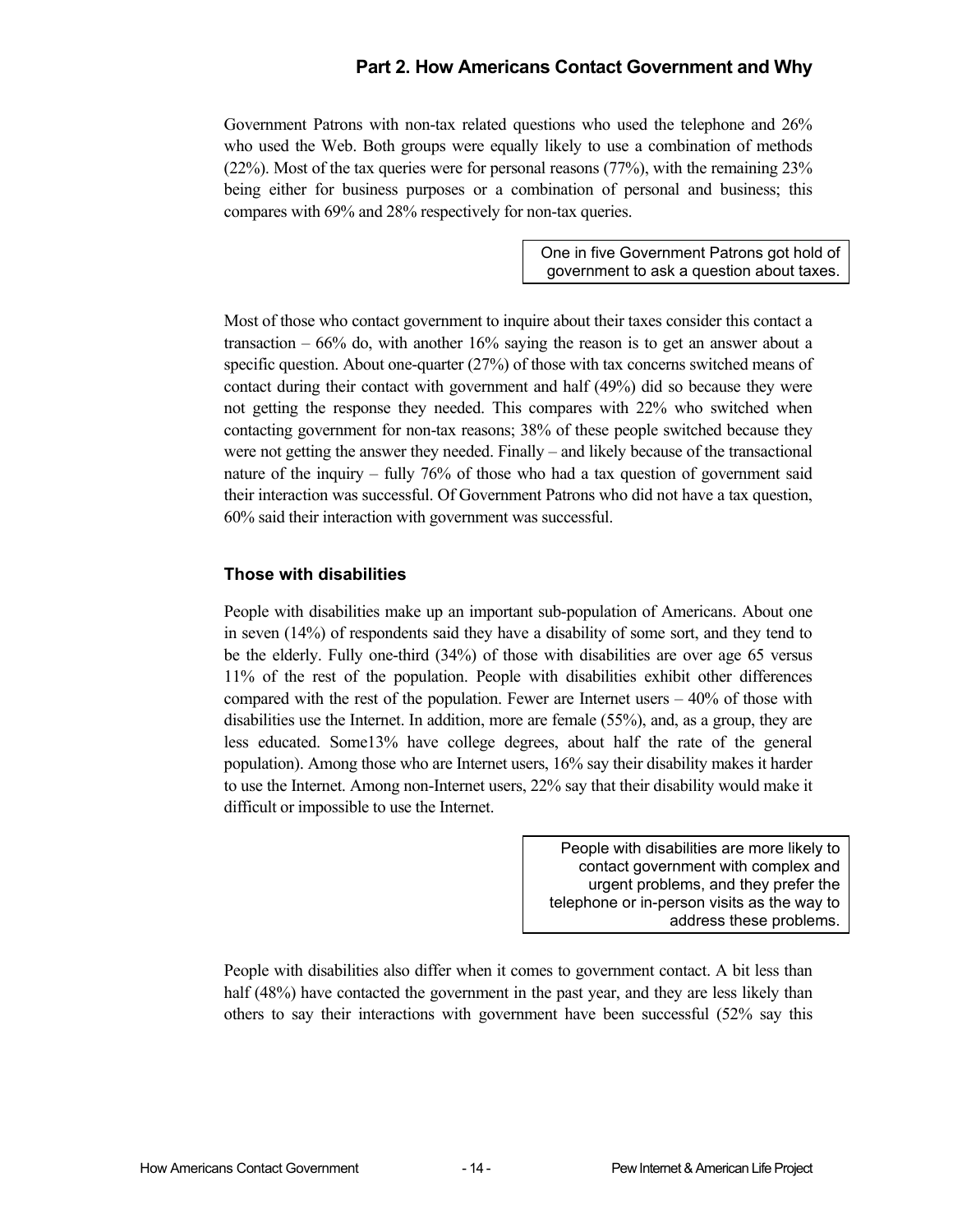versus the  $63\%$  $63\%$  average). Seventy percent say they were satisfied with their last contact with government compared with the average of 76%.

One reason for their comparatively low rates of success and satisfaction relates to the reasons that those with disabilities have for contacting government. One in six (16%) say their query of government was "very" complicated and 21% said it was "very urgent"; both numbers are about twice the rate for all Government Patrons. People with disabilities also are more likely to say the reason they contact government is to get information to answer a specific question; 22% say this, which is twice the rate for all Government Patrons. Finally, due to the low Internet penetration rate among this segment of the population, cyber means of contacting the government is not preferred by people with disabilities. Among Government Patrons with disabilities, 44% say they prefer the telephone to contact government, 21% prefer visiting in person, and 16% prefer to write a letter. Just 9% say they prefer visiting a Web site and 6% prefer email.

l

<span id="page-24-0"></span> $6$  Recall from earlier in the report that the difference in the rate of government contact for people with disabilities is not statistically significant.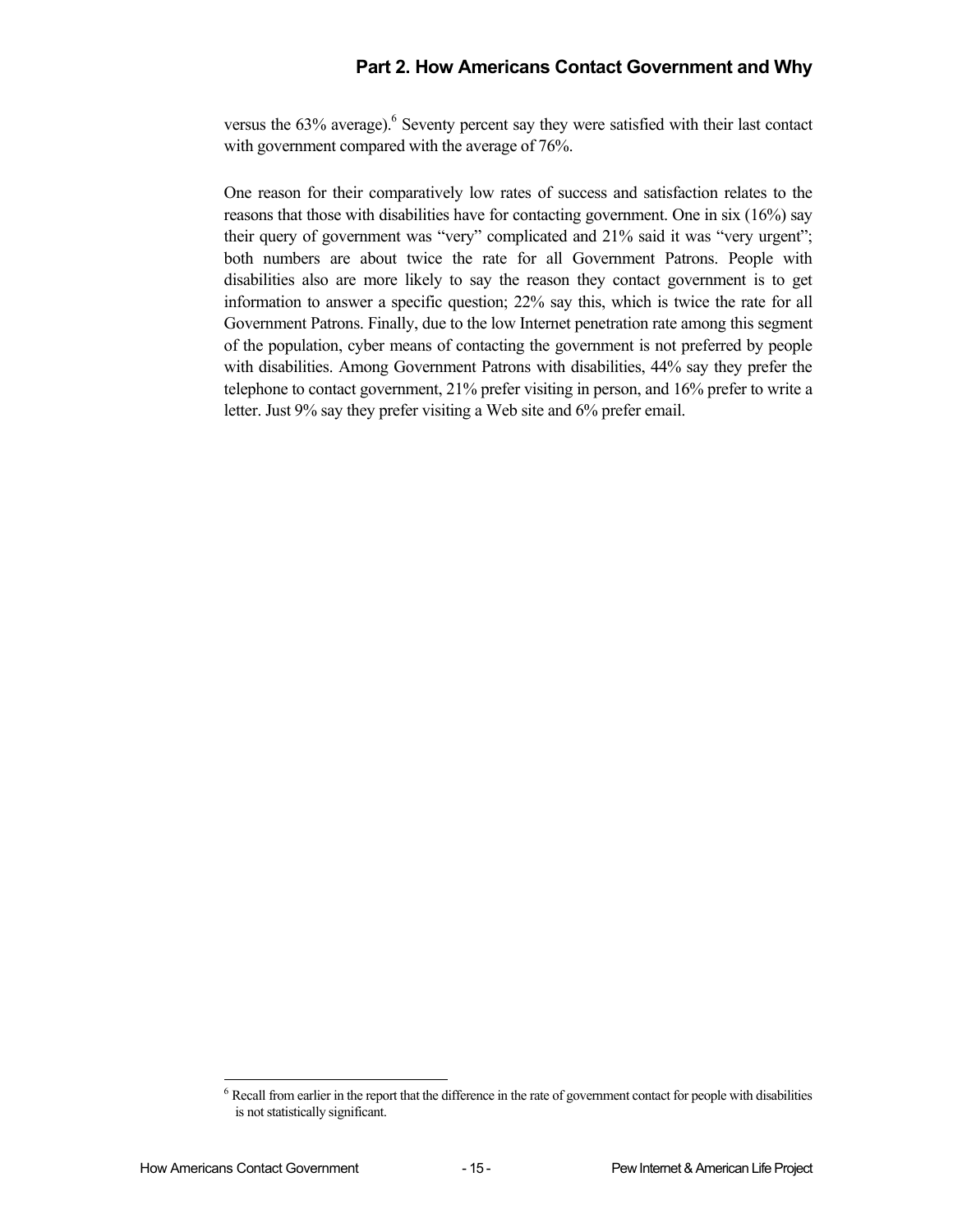

## <span id="page-25-0"></span>**Problems People Encounter When They Contact Government**

**The survey asked people detailed questions about the types of problems they run into when they contact government by phone, the Web, or email.** 

#### **Telephone contacts**

About 40% of Government Patrons who had some interaction with government in the past year used the telephone and it was a circuitous journey for many of them. Slightly more than half (52%) had to make more than one call before finding the appropriate person, while 46% said that they only had to make one call. When asked how they found what number to call, 27% said they dialed the operator or looked in the phone book, while 20% had the number because they had used it before. A similar number (19%) had gotten the number from a government publication or notice, and 15% said they looked the number up on the Internet. Only 3% used a government information number such as 1-800-FED-INFO.

People who used the phone to contact government were confronted by the usual litany of voice mailboxes and automated touch systems. Nearly two-thirds (64%) of this group encountered automated menus, with one-third of this group finding this not helpful at all. A bit more than a third (36%) got to someone's voice mail where they could leave a message, and about a third found this not to be at all helpful. Finally, three-quarters (78%) reached a live person, and fully two-thirds who reached a person found this very helpful, and only 12% found it not helpful at all.

| Problems encountered when phoning government offices                                                  |     |           |  |  |  |  |
|-------------------------------------------------------------------------------------------------------|-----|-----------|--|--|--|--|
|                                                                                                       | Yes | <b>No</b> |  |  |  |  |
| Not having the time to stay on the phone or make<br>repeated phone calls                              | 36% | 63%       |  |  |  |  |
| Not able to get through to the right person                                                           | 35  | 63        |  |  |  |  |
| Being put on hold for long periods of time                                                            | 31  | 67        |  |  |  |  |
| Getting transferred to many people                                                                    | 30  | 69        |  |  |  |  |
| No one returning your call                                                                            | 24  | 75        |  |  |  |  |
| Not being able to figure out where to call                                                            | 21  | 78        |  |  |  |  |
| Not being able to call during business hours<br>81<br>18                                              |     |           |  |  |  |  |
| Source: Pew Internet & American Life Project survey, July 2003, n=684. Margin<br>of error is $+5\%$ . |     |           |  |  |  |  |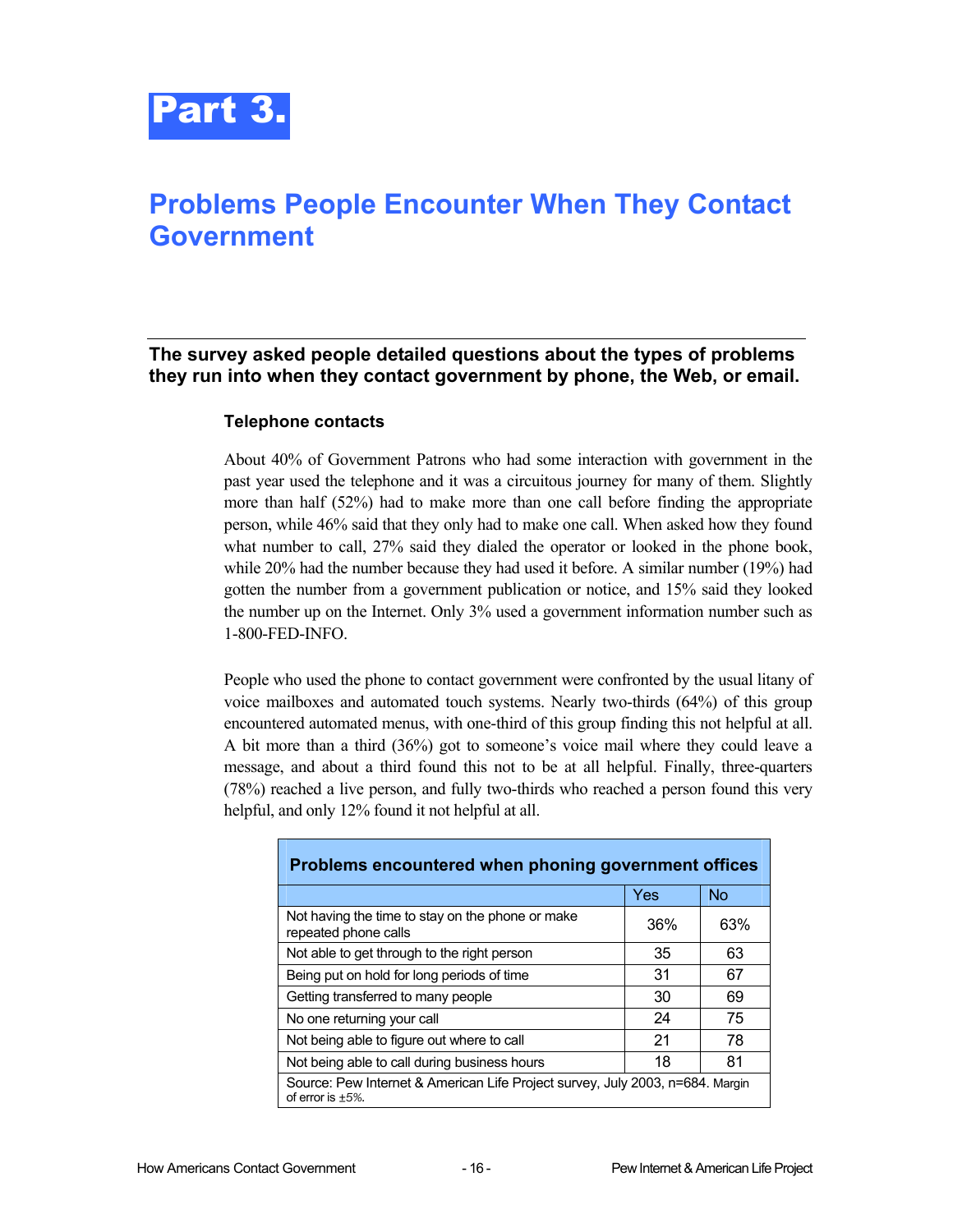## **Part 3. Problems People Encounter When They Contact Government**

In looking at problems that arise when calling government offices, most users who contacted a government via the phone encountered some sort of problem. These problems generally have to do with spending a lot of time on the phone. Somewhat more than one-third of telephone callers did not have time to stay on the phone or make repeated calls, and a similar share said this about difficulties in finding the right person, spending too much time on hold, or being transferred too often. All in all, three in five (59%) of people who used the phone to contact the government ran into at least one of the problems listed in the table. The average number of problems encountered (out of the seven listed) was 3.3.

### **Web contacts**

For the 29% of Government Patrons who used a Web site in their last contact with government, three out of eight (37%) respondents who used the Web to contact government found the site via a search engine and 19% said they heard of the site from a family, friend, or advertisement. Another 17% said they went to the site because they had used it before. One in seven (14%) said they came upon the site because of a government publication. Only 8% said a general government information site, such as FirstGov or AOL's government guide, directed them to the site.

| <b>Problems encountered at government Web Sites</b>                                                     |     |           |  |  |  |  |
|---------------------------------------------------------------------------------------------------------|-----|-----------|--|--|--|--|
|                                                                                                         | Yes | <b>No</b> |  |  |  |  |
| Web site didn't have information needed                                                                 | 33% | 65%       |  |  |  |  |
| Web site was difficult to navigate or figure out                                                        | 20  | 79        |  |  |  |  |
| Had difficulty figuring out what site to go to                                                          | 18  | 83        |  |  |  |  |
| Site had bad or outdated links                                                                          | 16  | 85        |  |  |  |  |
| Experienced difficulty downloading forms or instructions                                                | 13  | 86        |  |  |  |  |
| Source: Pew Internet & American Life Project survey, July 2003, n=480 Margin of<br>error is $\pm 5\%$ . |     |           |  |  |  |  |

Once at the Web site they needed to use, the experience went fairly smoothly for users. As the table shows, many people who used the Web to contact government did not have problems. One third of those who went to a government Web site said the site didn't have the information they needed. One in five (20%) say they found the site difficult to navigate and 16% said they had a hard time figuring out what site to go to. Bad links and problems downloading forms or instructions were problems for only about 1 in 7. Overall, 46% of these users ran across at least one of the five types of problems queried, with these users on average encountering two of the five problems.

Once people find their way to government Web sites, some use the search engine at the site  $-32\%$  do  $-$  and most of those (90%) find them very or somewhat helpful (about half saying the search engines are very helpful and half saying they are somewhat helpful). Four in nine (44%) use the "frequently asked questions" section of the site, and 84% say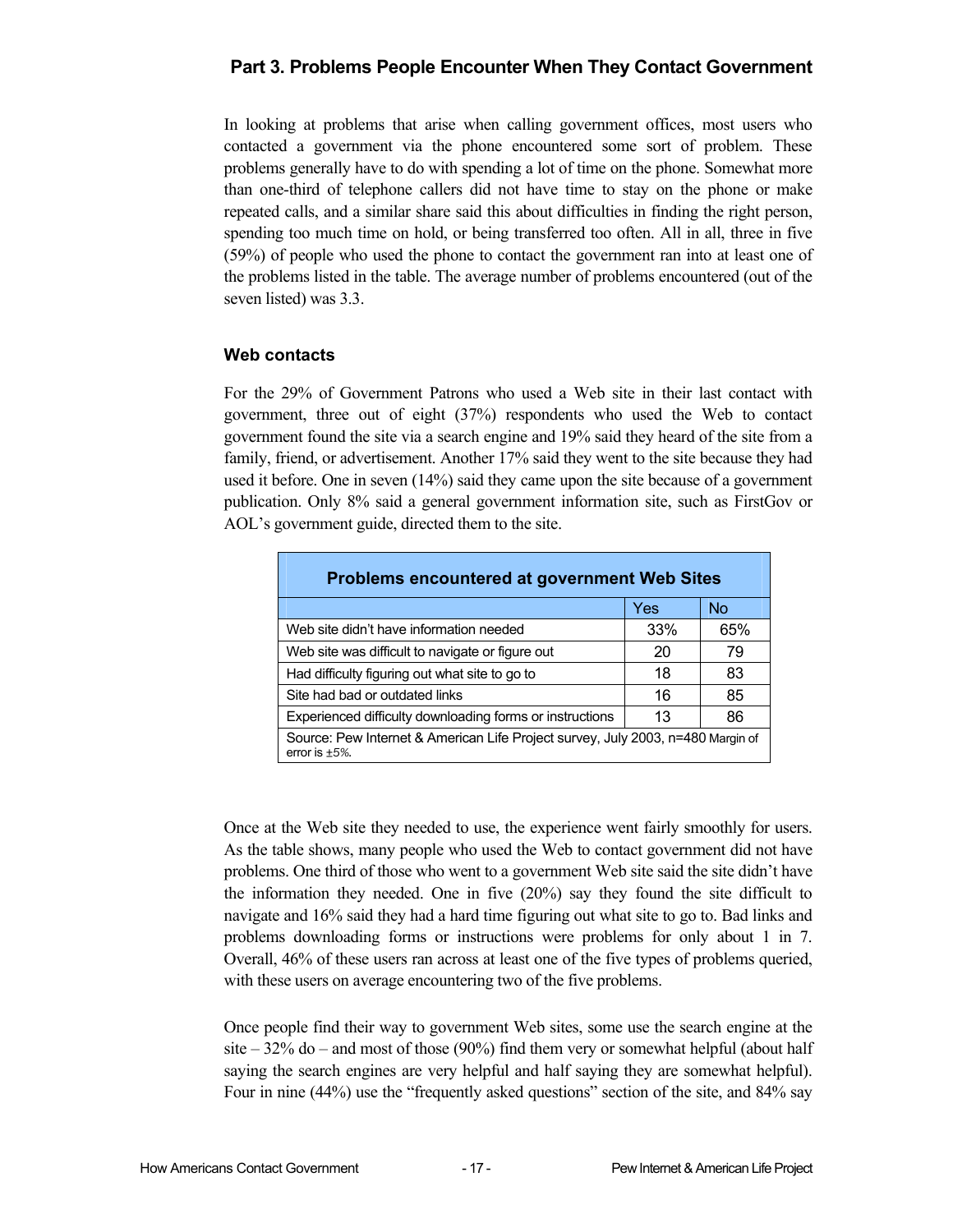## **Part 3. Problems People Encounter When They Contact Government**

the FAQs (responses to frequently asked questions) are helpful, 27% saying they are very helpful and 57% saying they are somewhat helpful.

#### **Email contacts**

Comparing email contact to telephone contact, the 19% of people whose last contact with government was using email seemed to have a somewhat more straightforward experience than the phone callers. For those who used email to get in touch with government, 58% said they sent only one email, while 41% said they sent multiple emails (compared with 52% in the group of phone callers who made more than one call). Of those who used email to contact government, two-thirds said they wanted or expected a response, and 79% of them said they received a response. And 80% of all users who emailed government in their last contact were confident that the email went to the appropriate person or office.

As to how they found the email address for their contact, 34% turned to the Internet to get it. One in five (19%) said they used an email address they had used in the past, and 18% got the email address from a government publication or notice. One in eight (12%) asked a friend or family member for the appropriate email address. Emailers seemed to have an easier time hitting the right target in their query of government, and the Internet might have improved the aim of some users.

## **Sources of problems**

Further analysis of those who experience problems when they contact the government using the Web or the telephone indicates that disabilities and, to a lesser extent, possible language barriers are behind some of the problems people have in interactions with government, along with general attitudes about government. These factors come into play more clearly when analyzing problems encountered when the telephone is the means of contact than when the means of contact is the Web.

> Among respondents who classify themselves as having a disability, 67% encountered some sort of problem the last time they contacted the government by telephone, above 59% average.

There are some small differences in the profiles of those who experienced problems during their telephonic contact with government compared with those who did not. Those who did not experience problems are somewhat more likely to have high-speed connections at home and are slightly better educated. The significant differences emerge with people who have disabilities and when focusing on the general attitudes about government. Among respondents who classify themselves as having a disability, 67% encountered some sort of problem the last time they contacted the government by telephone (compared with the average of 59%).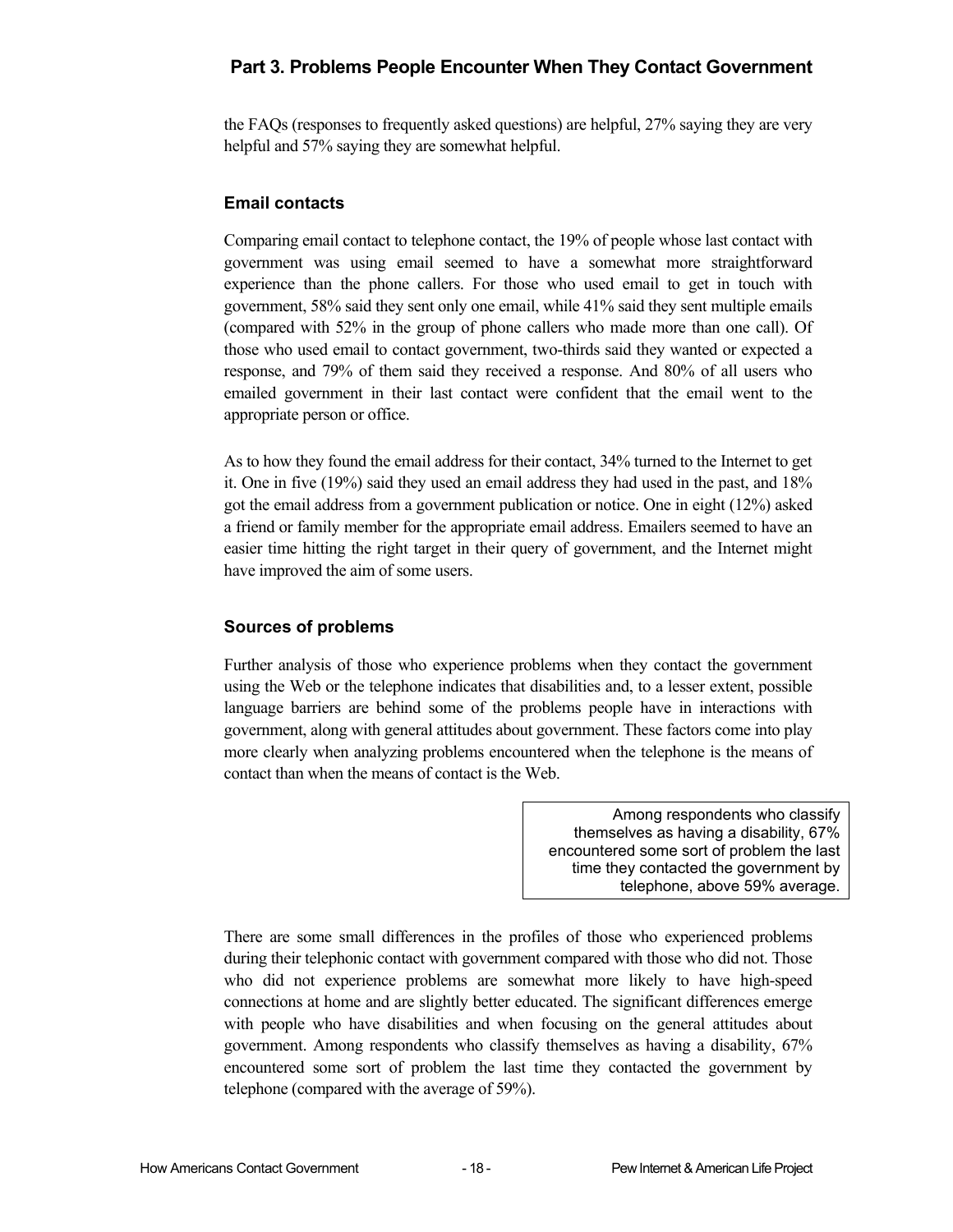## **Part 3. Problems People Encounter When They Contact Government**

For those who live in a household in which a language other than English is spoken, 65% had a problem when they contacted the government by phone, six percentage points above the average. Just because a language other than English is spoken in the home does not mean that all respondents from such households have problems with the English language. However, households in which another language is spoken is an indicator that, for some of these homes, language barriers may come into play in interactions with government. In addition, it is important to note that our survey was conducted. It was conducted in English, meaning respondents obviously had facility in the English language.

Those who believe that government tends to be wasteful also are more likely to have more problems with government when the telephone is the means of contact. Two-thirds of these people had a problem when they last contacted the government by telephone. Conversely, 46% of those who say they trust government had at least one problem with government the last time they used to phone to contact it. Finally, government employees seem to have an edge in using the phone to contact government; just under half (about 10 percentage points lower than the average) reported a problem when they last contacted the government by telephone.

> People with disabilities were no more likely to report problems than others in their Web contacts with government, but they are about half as likely as the general population to use the Web to contact government.

Focusing on respondents whose last contact was via the Web shows similar, though less pronounced patterns. Fully 62% of people who report that a language other than English is spoken in the house said they had trouble in using the Web to contact government compared with the average of 46%. Although people with disabilities were no more likely to report problems than others in their Web contacts with government, these people are about half as likely as the general population to use the Web to contact government. Attitudinal factors also figure into the frequency with which people encounter problems in using the Web to deal with government. Of the people who say they trust government, 39% ran into at least one problem when they used the Web to contact the government.

A final issue in the problems people encounter has to do with the time it takes to address the problem. About 28% of Government Patrons said that their last government contact took more time than they expected. For those who encountered at least one problem in their contact with government via the Web or phone, extra expenditure of time comes into play. For those who encountered a problem when they contacted the government through the Web, 39% said the interaction with government took more time than expected, while 46% said it took about the time they expected (which is the average for all Government Patrons). For those who encountered some problem during their telephone contact with government, half (49%) said the interaction took more time than expected, and a third (32%) said it took about the time they expected.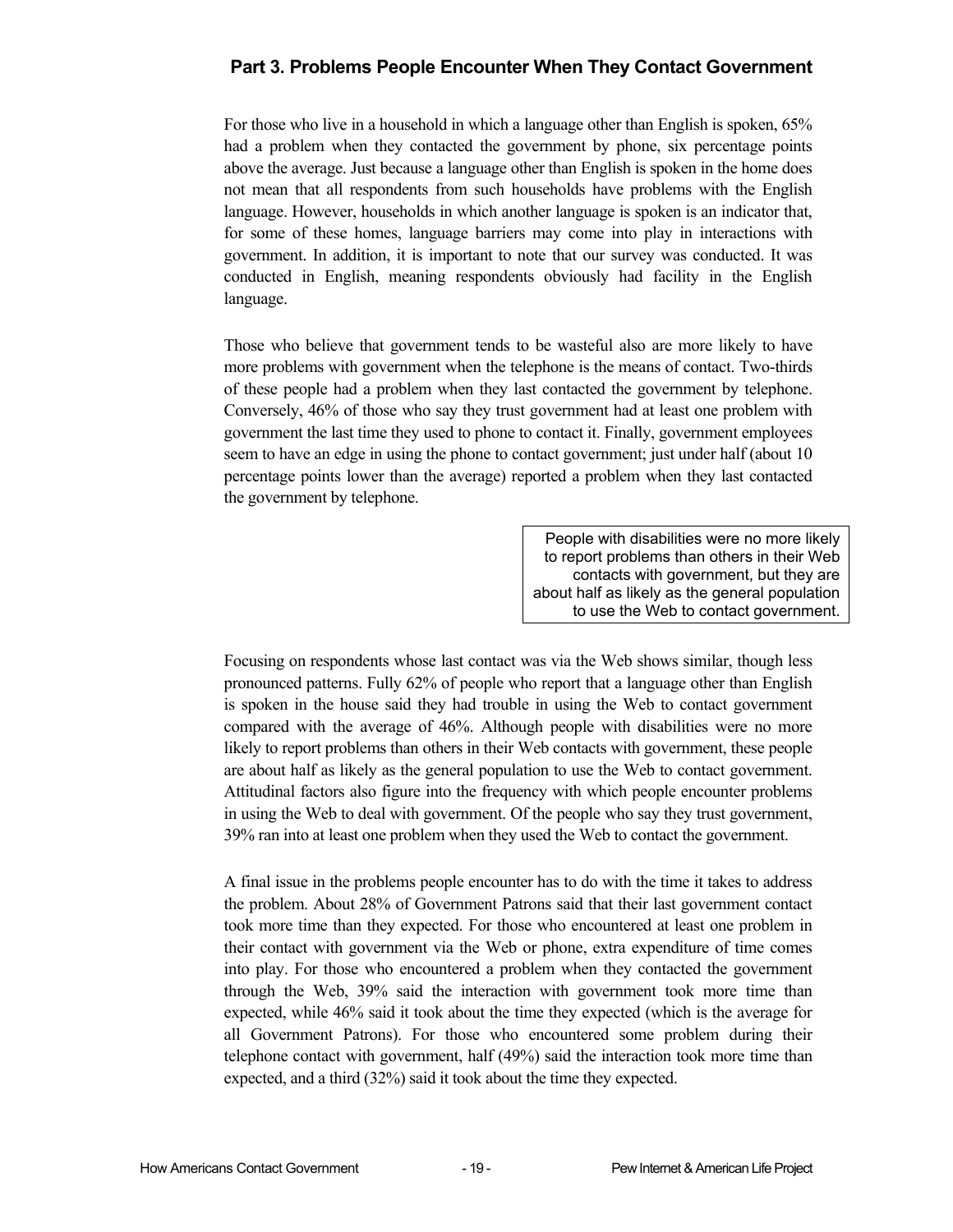

## <span id="page-29-0"></span>**The Frequency and Nature of E-gov Use**

#### **More Internet users are going to e-gov sites than ever.**

To explore in more detail what Internet users do when they go online for e-government, this survey asked, as the Pew Internet Project has done in the past, whether Internet users had ever looked for information online from a local, state, or federal government Web site. Additionally, Internet users were asked whether they had done any of the following things:

- Sent an email to a local, state, or government Web site
- $\overline{\mathcal{A}}$ Sought advice or information from an agency about a health or safety issue
- Gotten recreational or tourist information
- $\mathcal{L}_{\mathcal{A}}$ Researched official government documents or statistics
- $\mathcal{L}_{\mathcal{A}}$ Looked for information about or applied for government benefits

Asking people about specific online government queries jogs people's memories. People who respond "no" to the general question about whether they have contacted any level of government online may say "yes" when prompted about a specific activity, such as emailing a government agency. The result will be a greater overall number of respondents saying that they have contacted government via electronic means than is the case when they are only asked the general question. This approach produces a richer picture of what people do when they contact government using the Internet.

#### **Trends in e-gov**

The July 2003 survey that is the basis for this report shows the steady upward trend in use of e-government among Internet users. Our trend question – "Have you ever gone online to look for information from a local, state, or federal government Web site?" – showed that 66% of Internet users had done this by July 2003. That is a ten-percentage point increase since the question was last asked in late 2002. With a growth in Internet penetration nationally since 2002, this means that 17 million more Americans had gone to e-gov sites by mid-2003 when e-government usage is measured by responses to that question. As noted, we probed further into the types of e-government activities. The table below shows that sizable minorities of Internet users have done thing as varied as researching official documents to checking out tourist information.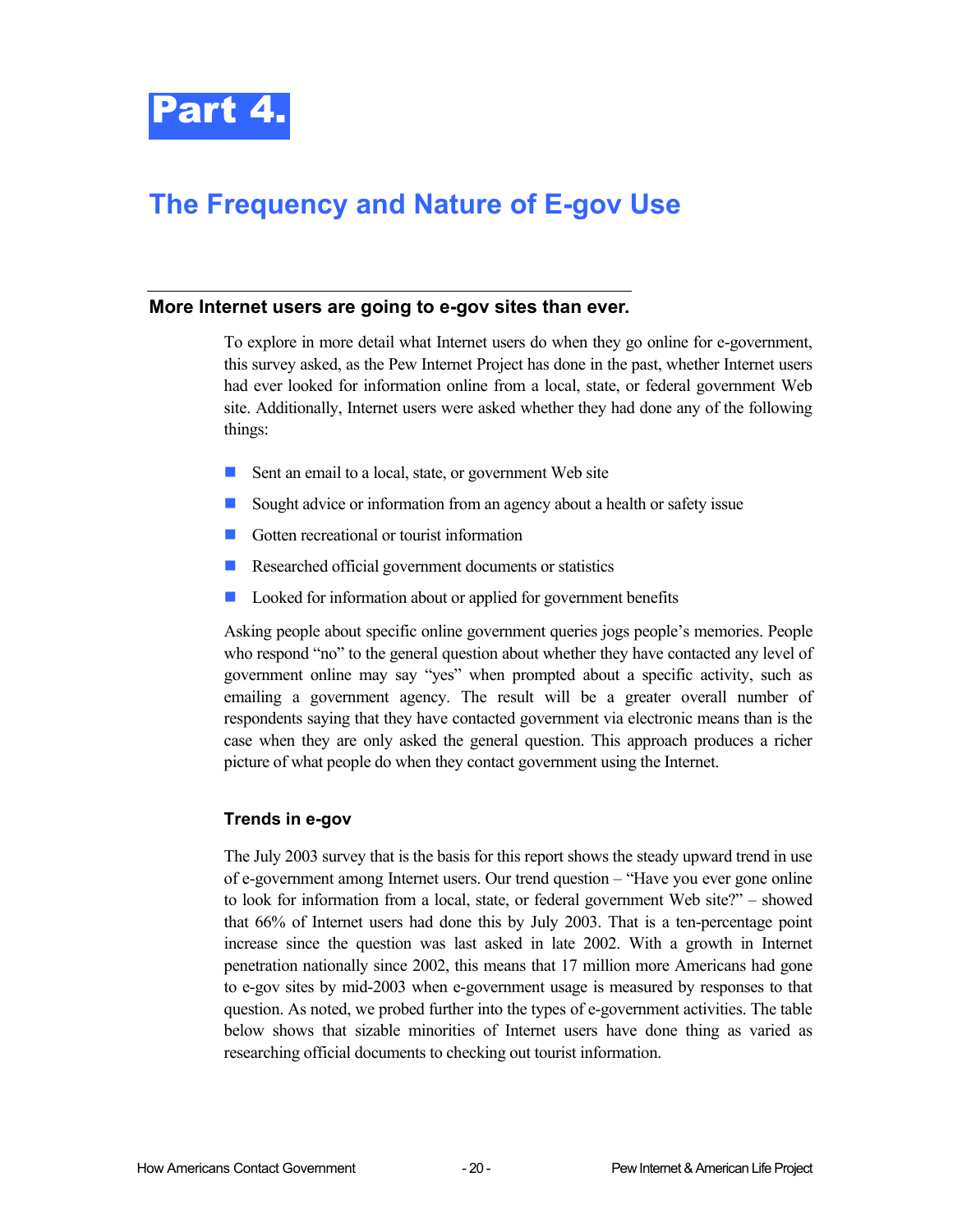| Percent of Internet users who have<br>ever done the following things online                                                   |     |  |  |  |  |  |
|-------------------------------------------------------------------------------------------------------------------------------|-----|--|--|--|--|--|
| Look for information from a local,<br>state, or federal government Web<br>site                                                | 66% |  |  |  |  |  |
| Research official government<br>documents or statistics                                                                       | 41  |  |  |  |  |  |
| Get recreational or tourist<br>information                                                                                    | 34  |  |  |  |  |  |
| Get advice or information from<br>a government agency about a<br>health or safety issue                                       | 28  |  |  |  |  |  |
| Send email to local, state, or<br>federal government                                                                          | 27  |  |  |  |  |  |
| Get information about or apply<br>for government benefits                                                                     | 23  |  |  |  |  |  |
| Source: Pew Internet & American Life Project, July<br>2003 survey. N=1,899 for Internet users. Margin of<br>error is $+2\%$ . |     |  |  |  |  |  |

With the expanded menu of e-government activities to consider, fully 77% of American Internet users – or 97 million people – have done at least one of the six online government items queried. This is 50% more than in 2002. Of the six items asked about, Internet users had on average engaged in 2.8 of them. Demographically, those who contact government using the Internet are more likely to be male, have been online longer, and are more likely to have broadband connections at home. They are also better educated and wealthier than those who have not sought out government information online.

## **Dispositions on how to contact government by issue area**

All respondents were asked a series of questions about where they would turn first if they needed to contact government – the telephone, the Internet, or some other means. As the following three tables show, people's preferred means of government contact vary according to the type of query that is posed in these hypothetical scenarios.

For personal transactions, some other way – presumably an in-person visit or ground mail – is the choice for executing a transaction such as renewing an auto license.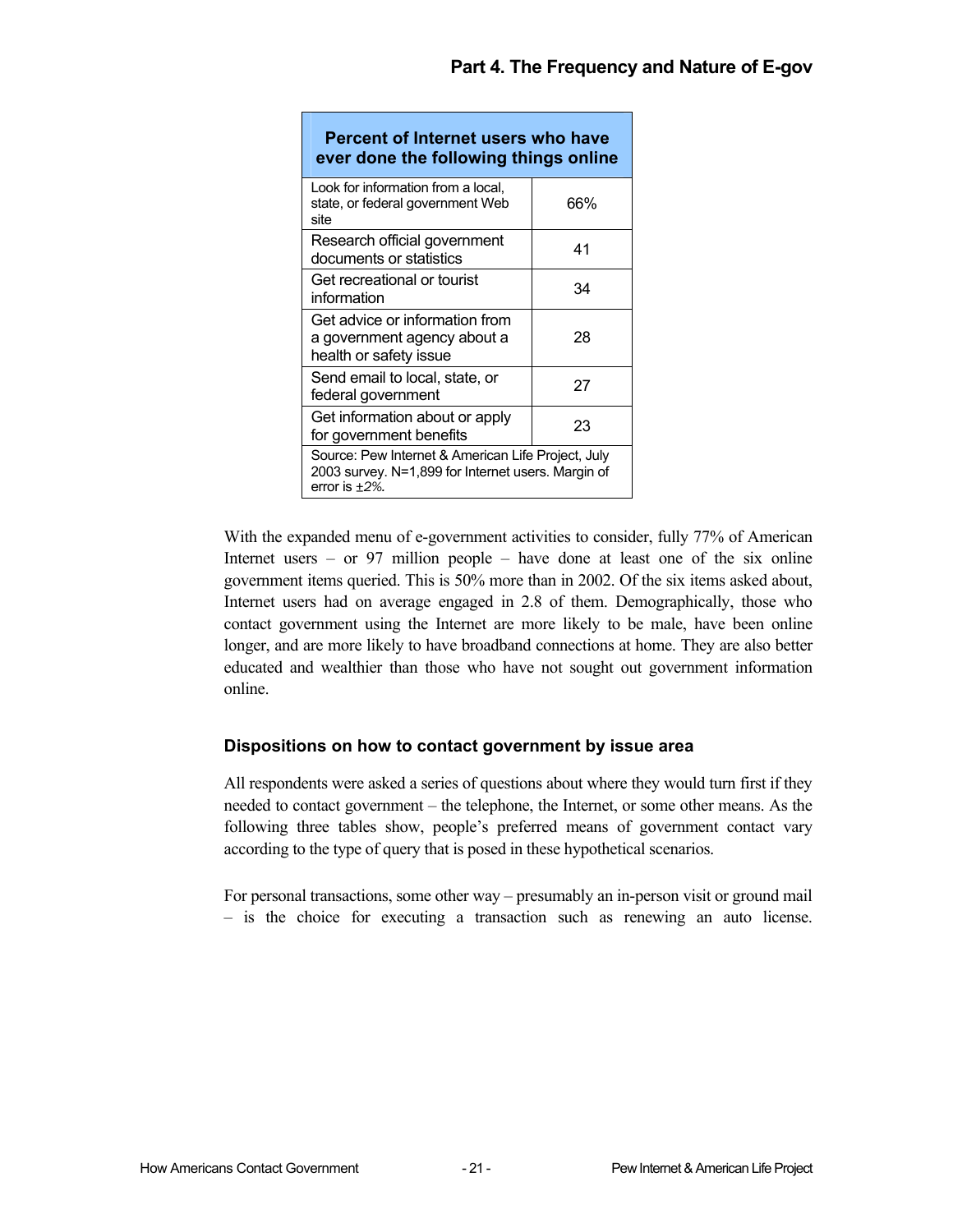| <b>Personal Transactions</b>                                                                                                                                 |                |                 |                |  |  |  |  |
|--------------------------------------------------------------------------------------------------------------------------------------------------------------|----------------|-----------------|----------------|--|--|--|--|
|                                                                                                                                                              | Over the phone | On the Internet | Some other way |  |  |  |  |
| Auto license or permit*                                                                                                                                      | 16%            | 22%             | 54%            |  |  |  |  |
| License for personal<br>project*                                                                                                                             | 21             | 20              | 49             |  |  |  |  |
| Recreational licenses**                                                                                                                                      | 17             | 26              | 45             |  |  |  |  |
| Professional license**                                                                                                                                       | 21             | 25              | 40             |  |  |  |  |
| Source: Pew Internet & American Life Project survey, July 2003. * Denotes n=1,489, ** denotes<br>$n=$ 1,436. Margin of error is $\pm 3\%$ in both instances. |                |                 |                |  |  |  |  |

The Internet takes on a more prominent role for information searches, as respondents say they would most likely turn to the Internet to do research for school or work or to find out what kind of programs agencies offer.

| <b>Information Searches</b>                                                                                                                                  |     |     |     |  |  |  |  |
|--------------------------------------------------------------------------------------------------------------------------------------------------------------|-----|-----|-----|--|--|--|--|
| On the Internet<br>Over the phone<br>Some other way                                                                                                          |     |     |     |  |  |  |  |
| <b>Exploring government</b><br>benefits*                                                                                                                     | 28% | 39% | 24% |  |  |  |  |
| Research (school or<br>work)**                                                                                                                               | 18  | 57  | 16  |  |  |  |  |
| Programs agencies offer**                                                                                                                                    | 23  | 53  | 17  |  |  |  |  |
| Recreational or tourism<br>26<br>18<br>49<br>activities**                                                                                                    |     |     |     |  |  |  |  |
| Source: Pew Internet & American Life Project survey, July 2003. * Denotes n=1,489, ** denotes<br>$n=$ 1,436. Margin of error is $\pm 3\%$ in both instances. |     |     |     |  |  |  |  |

When it comes to matters that may involve the disclosure of personal information, people feel comfortable with the phone or another means, with the Internet not widely being preferred by respondents. This is especially true for personal tax issues, where only one in six respondents said they would turn to the Internet.

| <b>Disclosure of Personal Information</b>                                                                |     |     |     |  |  |  |  |
|----------------------------------------------------------------------------------------------------------|-----|-----|-----|--|--|--|--|
| On the Internet<br>Over the phone<br>Some other way                                                      |     |     |     |  |  |  |  |
| Personal tax issue                                                                                       | 51% | 17% | 26% |  |  |  |  |
| Express opinion                                                                                          | 28  | 27  | 38  |  |  |  |  |
| Source: Pew Internet & American Life Project survey, July 2003. n= 1,489. Margin of error is<br>$±3\%$ . |     |     |     |  |  |  |  |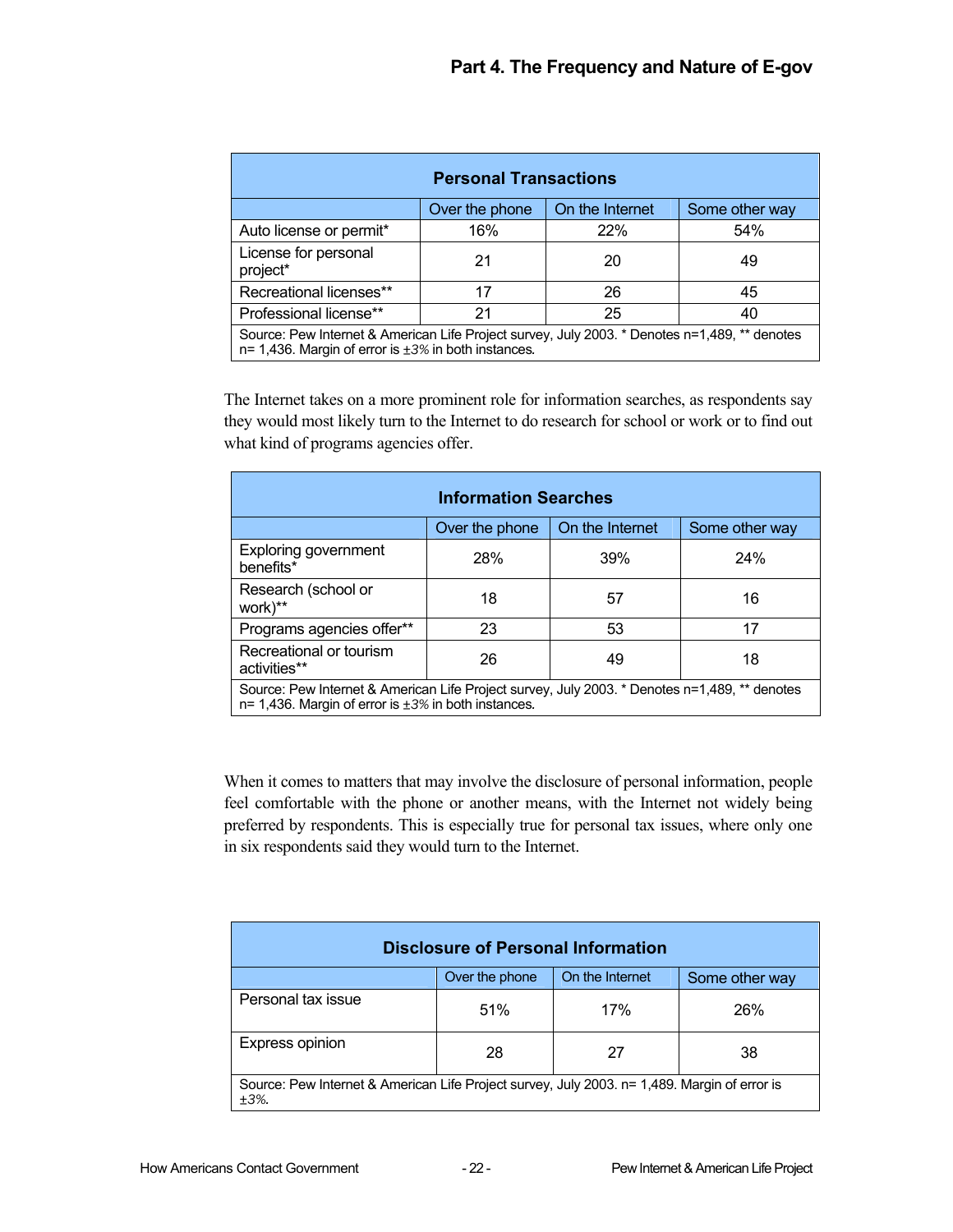#### **Comparing non-users, dial-up users, and broadband users**

Breaking respondents into three categories – non-Internet users, dial-up users, and people with high-speed connections at home – yields a somewhat different picture. For broadband users at home (who in this survey made up 32% of people who go online from home), the Internet was far and away the tool to which people say they would turn to contact government for informational searches. This is most pronounced for research, finding out about government programs, and seeking tourist or recreational information.

For personal transactions, high-speed home users appear poised to engage in a substitution away from the telephone to online means in order to get recreational or other types of licenses. Still, broadband surfers say they will employ other approaches to address these problems; indeed for a license for a personal project they are as likely to use the Internet as some other means such as a personal visit to an agency.

For government contacts that may require the disclosure of personal information, the story is mixed. At roughly the same rate, non-Internet users and Internet users prefer the phone for inquiring about a personal tax issue, though high-speed home Net users show a preference for online means as well. For expressing an opinion, Net users, dial-up and high-speed alike, seem comfortable with logging on to pass on an opinion, while nonusers either pick up the phone, write a letter, or pay a visit to be heard.

It may seem anomalous that a number of non-Internet users say they would turn to the Internet next time they need to contact government. Indeed one-quarter of non-Internet users say they would turn to the Net to research something connected to government, and nearly a fifth say that with respect to exploring government benefits. Two findings from past Pew Internet Project research help explain this oddity. First, about 20% of people who classify themselves as non-Internet users live in households in which someone else goes online. Second, a sizable number of non-users  $-$  about  $30\%$   $-$  say that they were Internet users at one point.<sup>[7](#page-32-0)</sup> In the case of the former finding, non-users may plan to ask someone else in the house to do an online search for them. In the case of the latter, perhaps some of these non-users are saying that they would re-enter the online world, if only briefly, if they needed some government information.

<span id="page-32-0"></span><sup>-&</sup>lt;br>7  $^7$  Amanda Lenhart, "The Ever-Shifting Internet Population: A new look at Internet access and the digital divide." The Pew Internet & American Life Project. Available online at: http://www.pewinternet.org/reports/pdfs/PIP\_Shifting\_Net\_Pop\_Report.pdf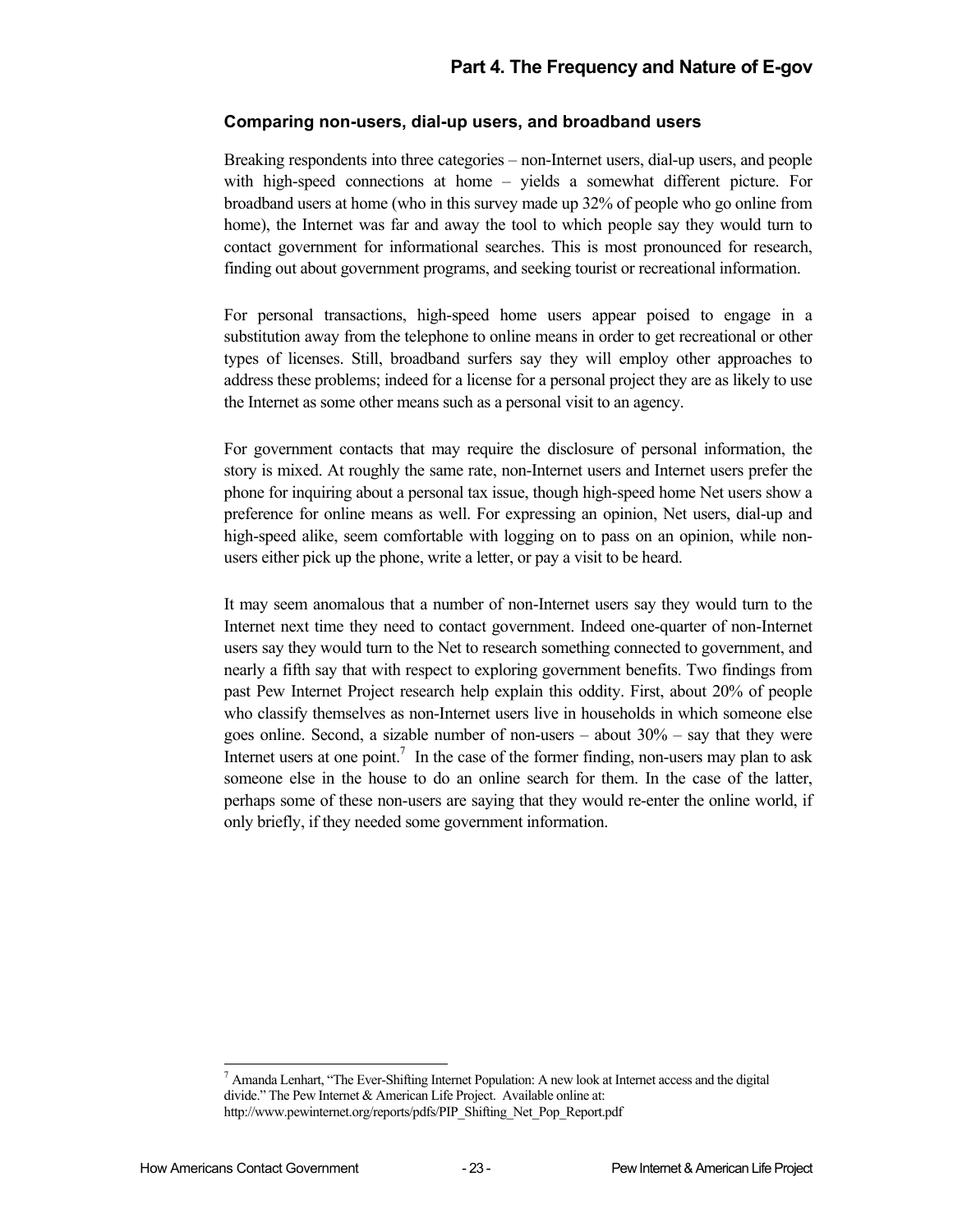| <b>Personal Transactions</b>                                                                                                                               |              |                |                |                 |             |                |              |                |                |
|------------------------------------------------------------------------------------------------------------------------------------------------------------|--------------|----------------|----------------|-----------------|-------------|----------------|--------------|----------------|----------------|
|                                                                                                                                                            |              | Over the phone |                | On the Internet |             |                |              | Some other way |                |
|                                                                                                                                                            | Non-<br>user | Dial-<br>Up    | High-<br>speed | Non-<br>user    | Dial-<br>Up | High-<br>speed | Non-<br>user | Dial-<br>Up    | High-<br>speed |
| Auto license or<br>permit*                                                                                                                                 | <b>20%</b>   | 14%            | 14%            | 5%              | 32%         | 43%            | 69%          | 53%            | 41%            |
| License for<br>personal project*                                                                                                                           | 24           | 22             | 18             | $\overline{4}$  | 28          | 38             | 63           | 45             | 41             |
| Recreational<br>licenses**                                                                                                                                 | 26           | 14             | 9              | 6               | 37          | 50             | 55           | 43             | 36             |
| Professional<br>license**                                                                                                                                  | 27           | 21             | 15             | 10              | 32          | 45             | 48           | 37             | 34             |
| Source: Pew Internet & American Life Project survey, July 2003. * Denotes n=1,489, ** denotes n= 1,436. Margin<br>of error is $\pm 3\%$ in both instances. |              |                |                |                 |             |                |              |                |                |

| <b>Information Searches</b>                                                                                                                                  |                |             |                |                 |             |                |              |                |                |
|--------------------------------------------------------------------------------------------------------------------------------------------------------------|----------------|-------------|----------------|-----------------|-------------|----------------|--------------|----------------|----------------|
|                                                                                                                                                              | Over the phone |             |                | On the Internet |             |                |              | Some other way |                |
|                                                                                                                                                              | Non-<br>user   | Dial-<br>Up | High-<br>speed | Non-<br>user    | Dial-<br>Up | High-<br>speed | Non-<br>user | Dial-<br>Up    | High-<br>speed |
| Exploring<br>government<br>benefits*                                                                                                                         | 41%            | 23%         | 19%            | 10%             | 56%         | 69%            | 42%          | 18%            | 9%             |
| Research (school<br>or work)**                                                                                                                               | 33             | 11          | 9              | 25              | 77          | 86             | 31           | 9              | 4              |
| Programs agencies<br>offer**                                                                                                                                 | 42             | 15          | 7              | 18              | 74          | 83             | 33           | 9              | 6              |
| Recreational or<br>tourism activities**                                                                                                                      | 46             | 16          | 11             | 13              | 71          | 82             | 35           | 11             | 6              |
| Source: Pew Internet & American Life Project survey, July 2003. The Denotes n=1,489, ** denotes n= 1,436.<br>Margin of error is $\pm 3\%$ in both instances. |                |             |                |                 |             |                |              |                |                |

| <b>Disclosure of Personal Information</b> |                                                                                                          |             |                 |              |             |                |              |             |                |
|-------------------------------------------|----------------------------------------------------------------------------------------------------------|-------------|-----------------|--------------|-------------|----------------|--------------|-------------|----------------|
| Over the phone                            |                                                                                                          |             | On the Internet |              |             | Some other way |              |             |                |
|                                           | Non-<br>user                                                                                             | Dial-<br>Up | High-<br>speed  | Non-<br>user | Dial-<br>Up | High-<br>speed | Non-<br>user | Dial-<br>Up | High-<br>speed |
| Personal tax issue                        | 52%                                                                                                      | 55%         | 49%             | 7%           | 22%         | 32%            | 38%          | 22%         | 17%            |
| Express opinion                           | 38                                                                                                       | 22          | 23              | 6            | 41          | 48             | 50           | 33          | 27             |
|                                           | Source: Pew Internet & American Life Project survey, July 2003. n= 1,489. Margin of error is $\pm 3\%$ . |             |                 |              |             |                |              |             |                |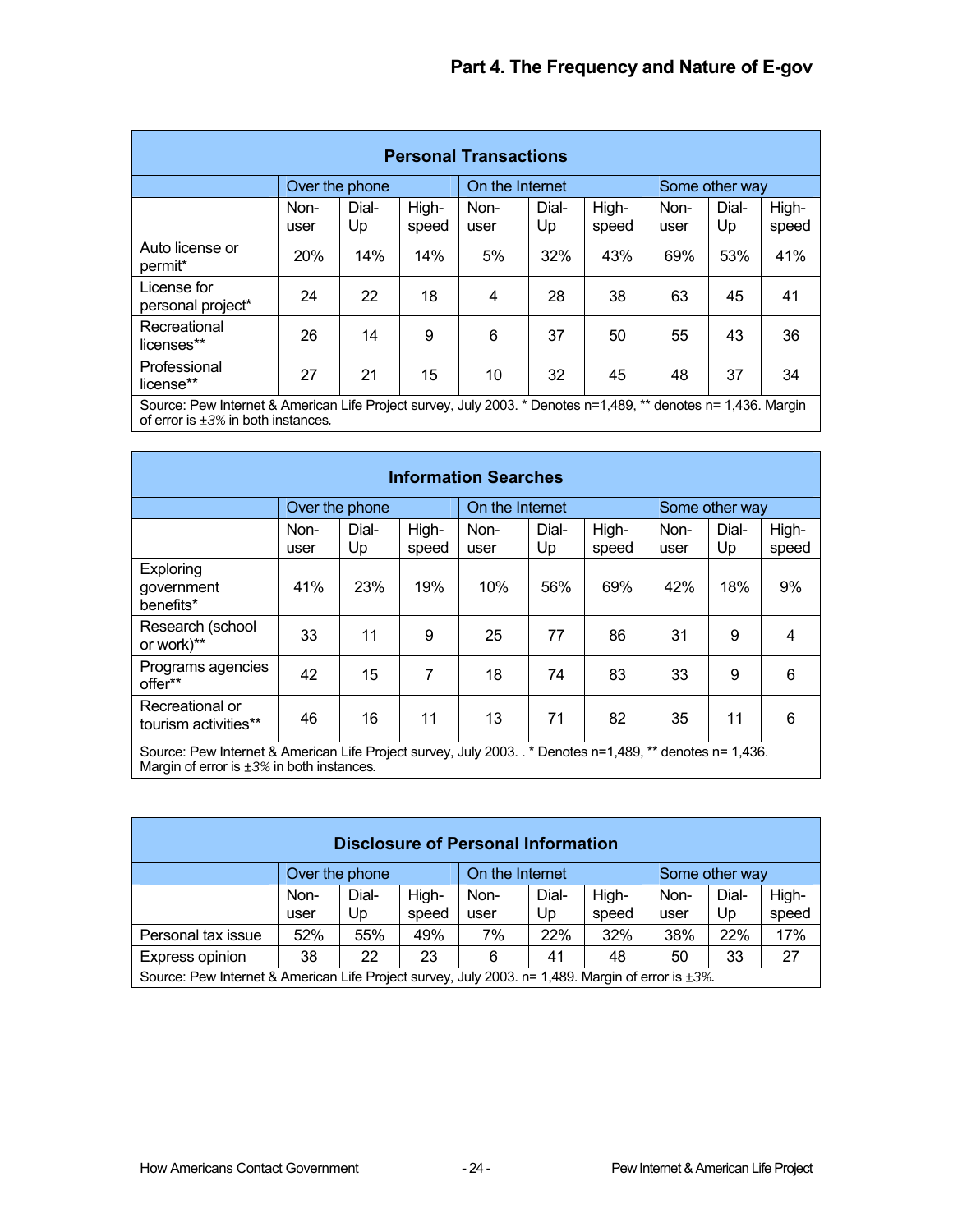## **Perceptions of how the Internet helps**

In addition to the hypothetical question about where respondents would turn to for their next government query, Internet users were asked broad questions about how much, if at all, the Internet has helped the way they interact with different levels of government.

For Internet users – dial-up or broadband – online interactions with government seem to improve their perceptions about how they relate to government, particularly for the federal and state governments. Close to half of dial-up users say it has improved how they interact with the federal and their state government "a lot" or "somewhat," while about 30% say it has had no impact at all.

| Those who say Internet has improved interaction with<br>government                                                                   |     |     |     |     |  |  |  |
|--------------------------------------------------------------------------------------------------------------------------------------|-----|-----|-----|-----|--|--|--|
| Not at all<br>Somewhat<br>A little<br>Dial-up users<br>A lot                                                                         |     |     |     |     |  |  |  |
| Federal government                                                                                                                   | 27% | 22% | 18% | 29% |  |  |  |
| State government                                                                                                                     | 24  | 23  | 19  | 28  |  |  |  |
| Local government                                                                                                                     | 16  | 19  | 17  | 41  |  |  |  |
| <b>Source:</b> Pew Internet & American Life Project survey, July 2003, n=1,899 for Internet<br>users. Margin of error is $\pm 2\%$ . |     |     |     |     |  |  |  |

For people with high-speed connections at home, the "always on" broadband connection appears to magnify the perceived benefits to using the Internet to interact with government. Roughly 60% of home broadband users say the Net helps them in their interactions with governments at the state and federal level, and just one in five say it has had no impact.<sup>8</sup>

| Those who say Internet has improved interaction with<br>government                                                            |       |          |          |            |  |  |  |
|-------------------------------------------------------------------------------------------------------------------------------|-------|----------|----------|------------|--|--|--|
| <b>Broadband users</b>                                                                                                        | A lot | Somewhat | A little | Not at all |  |  |  |
| Federal government                                                                                                            | 35%   | 26%      | 15%      | 20%        |  |  |  |
| State government                                                                                                              | 32    | 27       | 18       | 19         |  |  |  |
| Local government                                                                                                              | 23    | 22       | 20       | 30         |  |  |  |
| Source: Pew Internet & American Life Project survey, July 2003, n=1,899 for Internet<br>users. Margin of error is $\pm 2\%$ . |       |          |          |            |  |  |  |

<span id="page-34-0"></span>This broadband effect withstands multivariate analysis, meaning that having a home broadband connection is independently associated with positive perceptions of whether the Internet helps with government interactions, even when a variety of demographic and socioeconomic characteristics are held constant.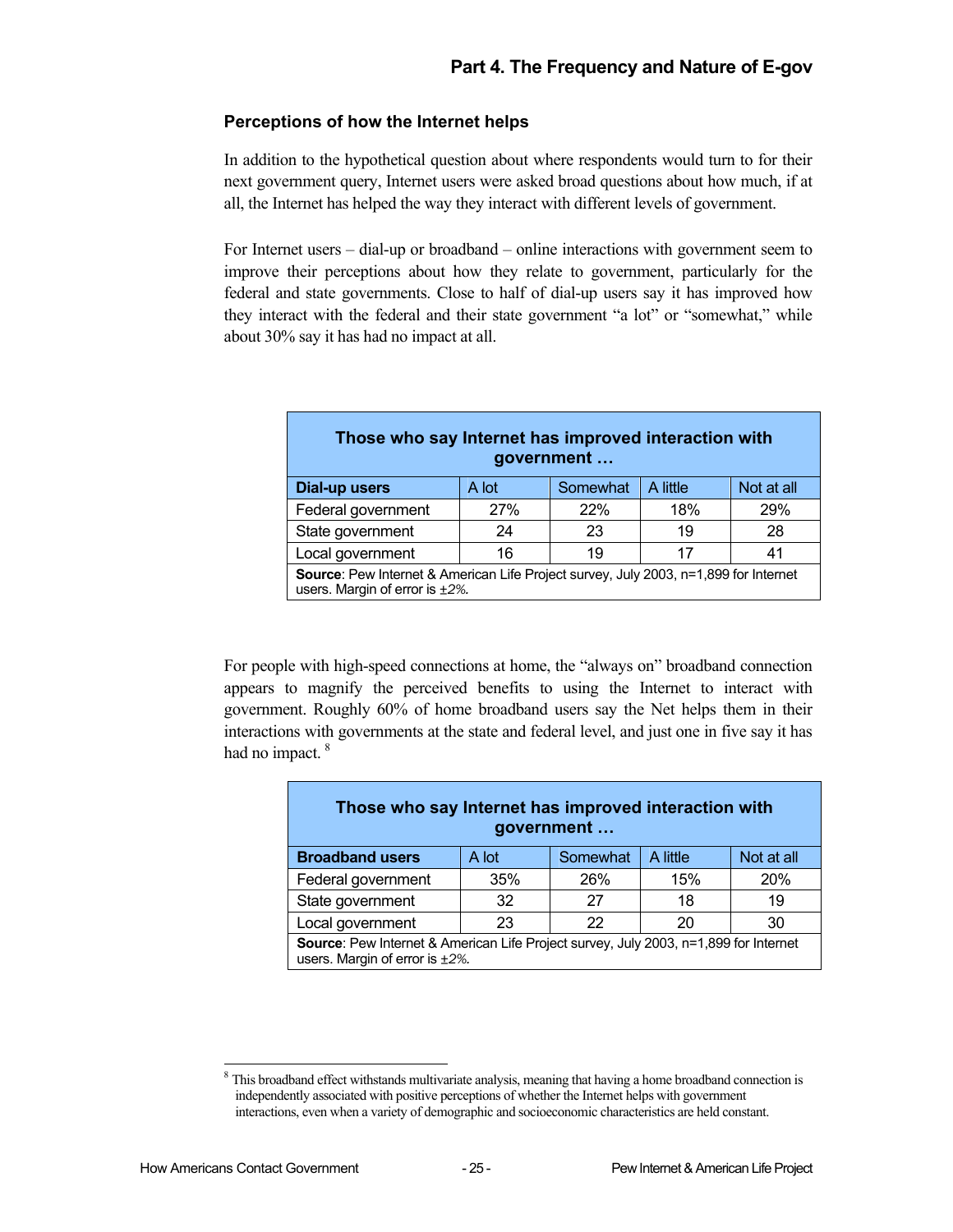One factor that is strongly associated with positive perceptions of the Internet's role is whether a person's last contact with government was through email or the Web. Because use of the Net is not a predictor of positive outcomes with government, it seems that the Net nonetheless leaves a favorable enough impression with users that it improves users' perceptions of how they interact with government.

All this is in the realm of respondents' perceptions, but people's perception of a benefit is far from an insignificant finding. Armed with additional information that they get from the Web, Internet users may feel better about their interactions with government because they are more informed going in. The fact that the Internet also saves time in interactions with government is also likely to contribute to these positive perceptions. The larger effect for broadband-at-home Internet users is no surprise, given their easier access to information.

## **Expressing an opinion using the Internet**

The Internet has an additive effect on the overall frequency of contacting government, and, as noted, some of this additional contact is probably attributable to people weighing in with opinions. Internet users were explicitly asked whether they had ever used the Internet or email to try to change a government policy or affect a politician's vote. About one-third (30%) said they had done this in the July 2003 survey, a substantial increase from the 19% who said this in a September 2001 callback survey of people who had at one time gone to a government Web site. The policy issues that prompted the contact run a fairly wide gamut; 15% identified the environment as the reason for their missive, 11% said education, 11% said budget or tax issues, 10% said the Iraq war, 10% said health care, and 10% said civil rights or social justice. One quarter (26%) identified some other issue.

> Home broadband users are more likely than dial-up users to contact government officials about environmental issues.

For people with high-speed connections at home – which makes up 32% of those in this survey who go online from home – the convenience and speed of the "always on" connection seems to encourage them to share their views with government officials. Fully 36% of people with home broadband connections have contacted government officials about policy issues versus 28% of dial-up users. There are some differences in the types of issues about which broadband users share their views. About one-fifth (19%) identified the environment as the issue they sought to influence using the Internet compared with 12% for dial-up users. And 13% of broadband users said education was the issue they contacted government about versus 9% for dial-up users.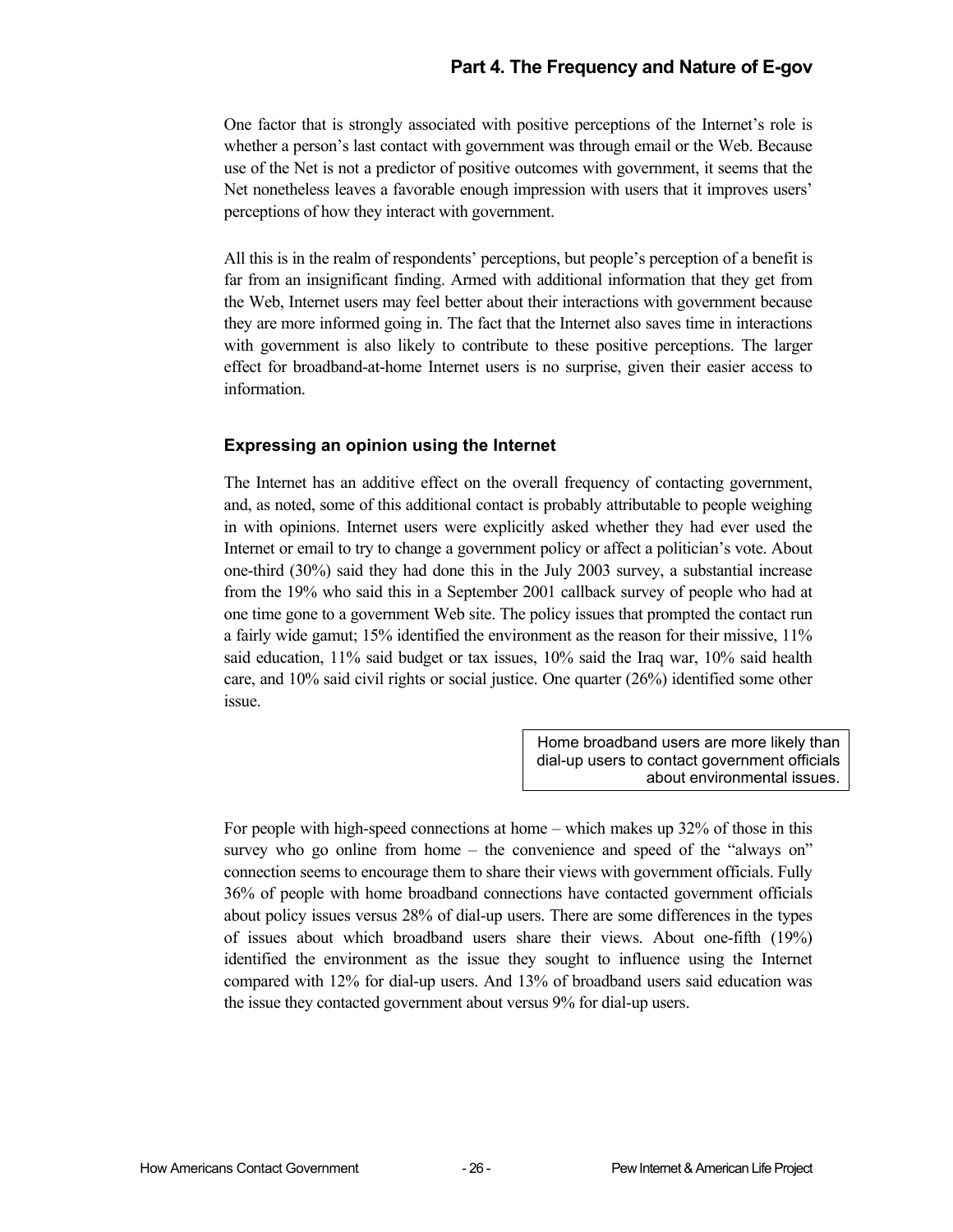## <span id="page-36-0"></span>**Implications for Policymakers**

Americans clearly value multiple tools as ways to navigate through their interactions with government. E-government is an innovation in service delivery that many embrace, but people still use other means – most prominently the telephone – to get hold of the government. Using these various tools, Americans tend to be successful in their interactions with government, although success depends on the type of problem people have with government and their problem-solving skills. These findings yield several implications for policymakers and the interested public:

- **E-government initiatives do not exist in isolation from other ways of contacting** government. People will turn to different means to contact government for different problems.
- **Policymakers should study how different means of contact may complement each** other in helping citizens address problems.
- In designing e-government, policymakers should recognize that the payoff to e-gov investments varies according to type of problem and people's preferences in how they address different problems.
- **People's problem-solving abilities matter. Success in addressing people's issues with** government depends partly on people's level of education, in addition to a problem's degree of difficulty.
- For people with special needs the  $14\%$  of the population that has a disability of some sort – non-cyber means of contacting government are primary.
- Given that 36% of adult Americans do not go online, maintaining robust non-cyber means of contacting government will remain important for some time.